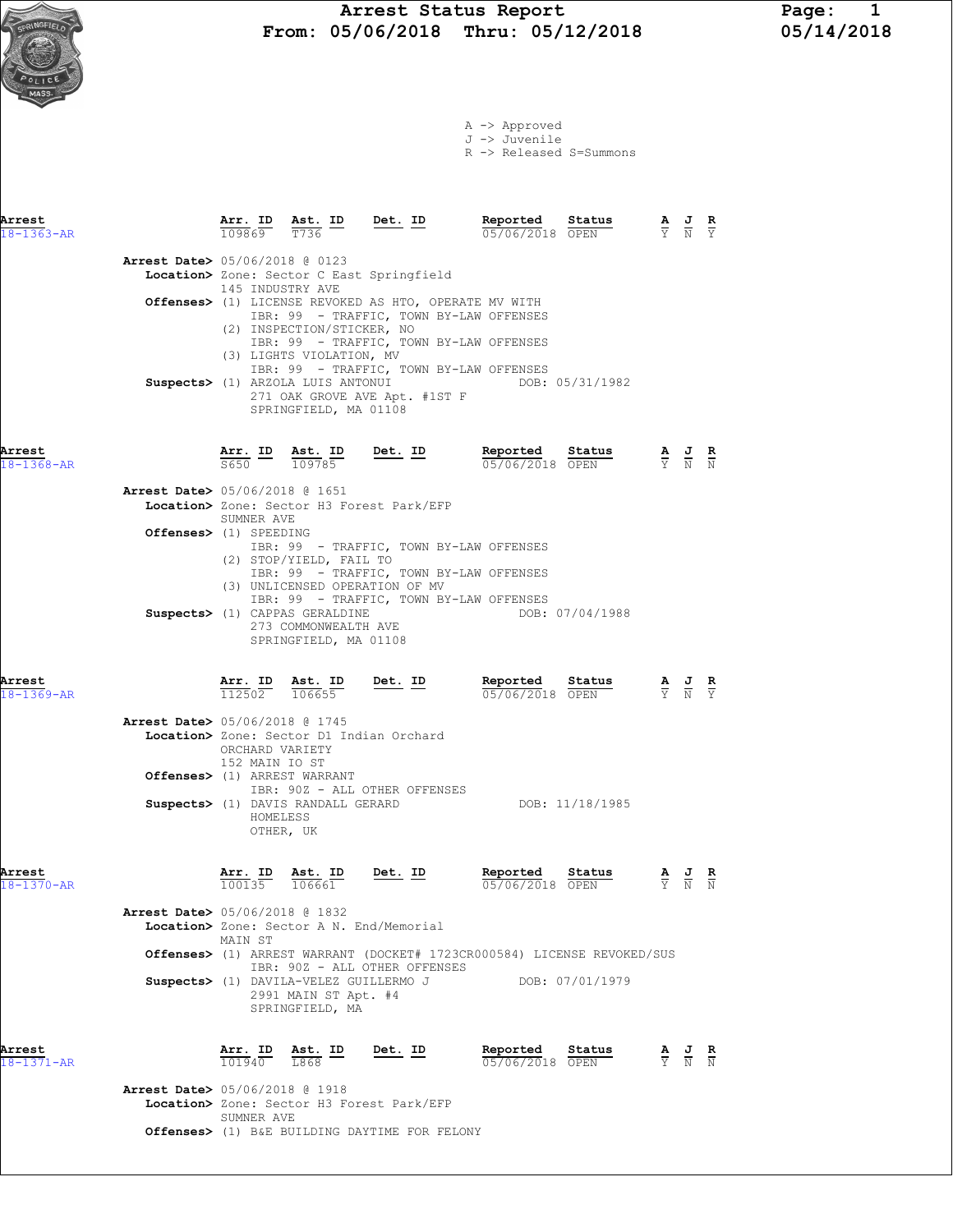### Arrest Status Report Page: 2 From: 05/06/2018 Thru: 05/12/2018 05/14/2018

|                                          |                   |                                                                                                                      |                                                                                                                                | A -> Approved<br>J -> Juvenile<br>R -> Released S=Summons            |                                                                                                 |                                                                                                       |  |
|------------------------------------------|-------------------|----------------------------------------------------------------------------------------------------------------------|--------------------------------------------------------------------------------------------------------------------------------|----------------------------------------------------------------------|-------------------------------------------------------------------------------------------------|-------------------------------------------------------------------------------------------------------|--|
|                                          |                   | (2) LARCENY FROM BUILDING<br>Suspects> (1) ROSETTE GLORIMAR<br>SPRINGFIELD, MA                                       | IBR: 220 - BURGLARY / BREAKING AND ENTERI<br>IBR: 90Z - ALL OTHER OFFENSES<br>226 FORT PLEASANT AVE Apt. #1FL                  | DOB: 10/04/1994                                                      |                                                                                                 |                                                                                                       |  |
| Arrest<br>18-1372-AR                     |                   | $\frac{\texttt{Arr.}}{103389}$ $\frac{\texttt{ Ast.}}{R250}$ $\frac{\texttt{ID}}{R250}$ $\frac{\texttt{Det.}}{R250}$ |                                                                                                                                | Reported Status<br>05/06/2018 OPEN                                   |                                                                                                 | $\frac{\mathbf{A}}{\mathbf{Y}}$ $\frac{\mathbf{J}}{\mathbf{N}}$ $\frac{\mathbf{R}}{\mathbf{N}}$       |  |
| <b>Arrest Date&gt;</b> 05/06/2018 @ 1808 |                   | 889 WORTHINGTON ST                                                                                                   | Location> Zone: Sector E2 Metro/6Corners                                                                                       |                                                                      |                                                                                                 |                                                                                                       |  |
|                                          |                   | Suspects> (1) GONZALEZ ARELIS                                                                                        | Offenses> (1) HEROIN/MORPHINE/OPIUM, TRAFFICKING IN<br>IBR: 35A - DRUG / NARCOTIC VIOLATIONS                                   | DOB: 11/07/1986                                                      |                                                                                                 |                                                                                                       |  |
|                                          |                   | 10 CHESTNUT ST Apt. #704                                                                                             | SPRINGFIELD, MA 01103-1708                                                                                                     |                                                                      |                                                                                                 |                                                                                                       |  |
| Arrest<br>$18 - 1373 - AR$               |                   | Arr. ID Ast. ID<br>103389 R250                                                                                       | <u>Det. ID</u>                                                                                                                 | Reported Status<br>05/06/2018 OPEN                                   |                                                                                                 | $\frac{\mathbf{A}}{\mathbf{Y}}$ $\frac{\mathbf{J}}{\mathbf{N}}$ $\frac{\mathbf{R}}{\mathbf{Y}}$       |  |
| Arrest Date> 05/06/2018 @ 1808           |                   | 889 WORTHINGTON ST                                                                                                   | Location> Zone: Sector E2 Metro/6Corners                                                                                       |                                                                      |                                                                                                 |                                                                                                       |  |
|                                          |                   |                                                                                                                      | Offenses> (1) HEROIN/MORPHINE/OPIUM, TRAFFICKING IN<br>IBR: 35A - DRUG / NARCOTIC VIOLATIONS<br>(2) UNLICENSED OPERATION OF MV |                                                                      |                                                                                                 |                                                                                                       |  |
|                                          |                   | Suspects> (1) BURGOS STANLEY<br>SPRINGFIELD, MA 01105                                                                | IBR: 99 - TRAFFIC, TOWN BY-LAW OFFENSES<br>889 WORTHINGTON ST Apt. #2ND                                                        | DOB: 10/28/1985                                                      |                                                                                                 |                                                                                                       |  |
| Arrest<br>$18 - 1375 - AR$               | Arr. ID<br>111508 | Ast. ID<br>100652                                                                                                    | $Det. ID$                                                                                                                      | Reported<br>Status<br>05/06/2018 OPEN                                |                                                                                                 | $\frac{\mathbf{A}}{\overline{Y}}$ $\frac{\mathbf{J}}{\overline{N}}$ $\frac{\mathbf{R}}{\overline{Y}}$ |  |
| <b>Arrest Date&gt;</b> 05/06/2018 @ 2043 | 292 QUINCY ST     |                                                                                                                      | Location> Zone: Sector F2 Old&Upper Hill                                                                                       |                                                                      |                                                                                                 |                                                                                                       |  |
|                                          |                   | Offenses> (1) B&E FOR MISDEMEANOR<br>50 BRANDON AVE<br>SPRINGFIELD, MA 01119                                         | IBR: 90J - TRESPASS OF REAL PROPERTY                                                                                           | Suspects> (1) TINSLEY MARIO NAPOLEON DOB: 04/14/1979                 |                                                                                                 |                                                                                                       |  |
| Arrest<br>$18 - 1377 - AR$               | Arr. ID           | <u>Ast. ID</u><br>$\overline{101938}$ $\overline{103493}$                                                            | <u>Det. ID</u>                                                                                                                 | Reported<br>Status<br>05/07/2018 OPEN                                | $\frac{\mathbf{A}}{\mathbf{Y}}$ $\frac{\mathbf{J}}{\mathbf{N}}$ $\frac{\mathbf{R}}{\mathbf{Y}}$ |                                                                                                       |  |
| Arrest Date> 05/07/2018 @ 0910           |                   |                                                                                                                      | Location> Zone: Sector A N. End/Memorial                                                                                       |                                                                      |                                                                                                 |                                                                                                       |  |
|                                          |                   | 58 HEBRON ST Apt. #1ST F                                                                                             | IBR: 90Z - ALL OTHER OFFENSES<br>(2) DEFAULT WARRANT-1720CR001643 SHOPLIFTING<br>IBR: 90Z - ALL OTHER OFFENSES                 | Offenses> (1) DEFAULT WARRANT-1723CR007064 UNLICENSE OP, SHOPLIFTING |                                                                                                 |                                                                                                       |  |
|                                          |                   |                                                                                                                      | IBR: 90Z - ALL OTHER OFFENSES<br>(4) DEFAULT WARRANT-1617CR003530 SHOPLIFTING<br>IBR: 90Z - ALL OTHER OFFENSES                 | (3) DEFAULT WARRANT-1717CR002830 LAR OVER RECEIVE STOLEN PROP        |                                                                                                 |                                                                                                       |  |
|                                          |                   | Suspects> (1) SANTIAGO HECTOR                                                                                        | (5) DEFAULT WARRANT- 1720CR000258 LARC OVER A&B<br>IBR: 90Z - ALL OTHER OFFENSES                                               | DOB: 08/22/1984                                                      |                                                                                                 |                                                                                                       |  |
|                                          |                   | 58 HEBRON ST Apt. #1ST<br>SPRINGFIELD, MA 01107                                                                      |                                                                                                                                |                                                                      |                                                                                                 |                                                                                                       |  |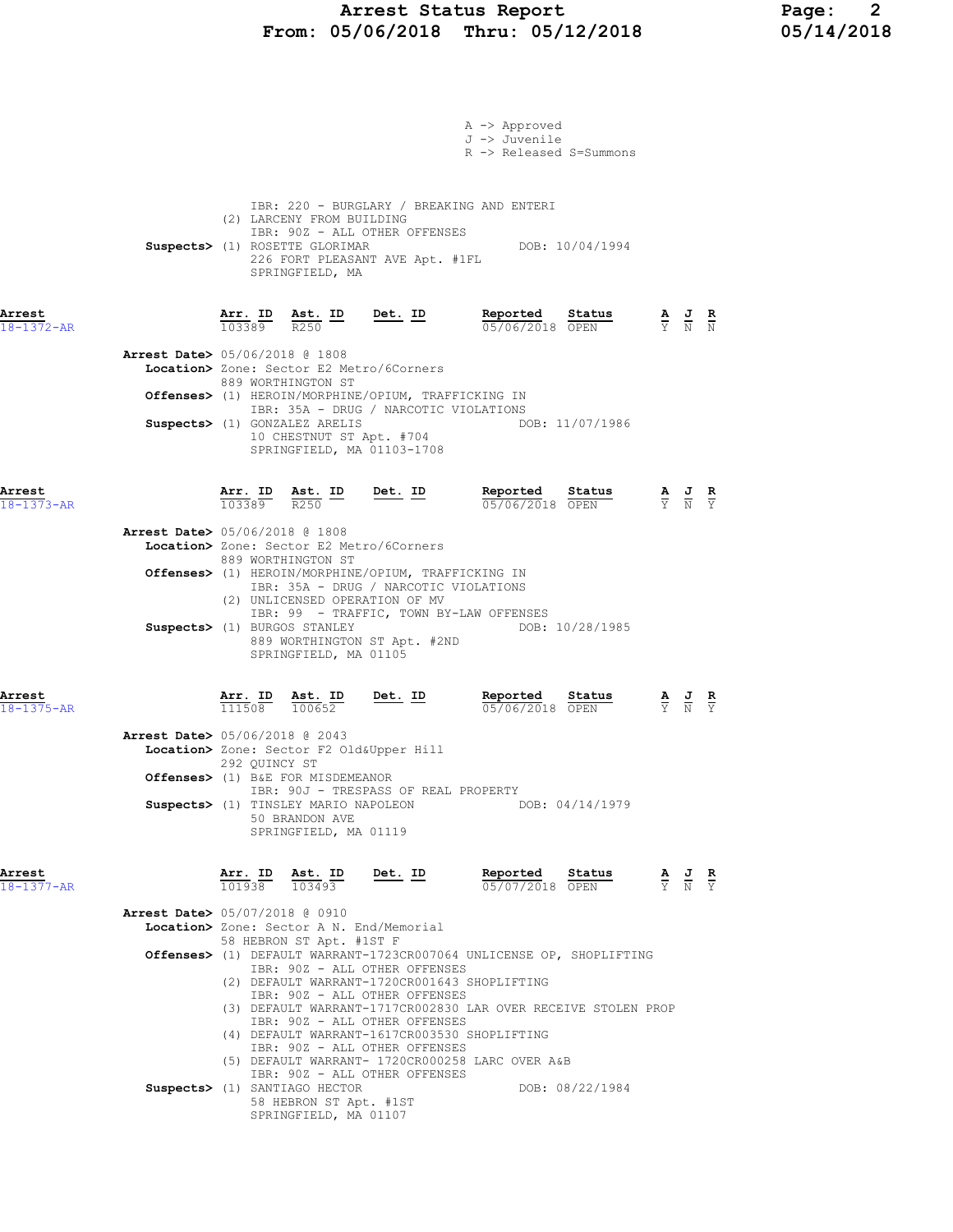### Arrest Status Report 1994 Page: 2018<br>05/06/2018 Thru: 05/12/2018 105/14/2018 From: 05/06/2018 Thru: 05/12/2018

|  | A -> Approved |                         |
|--|---------------|-------------------------|
|  | J -> Juvenile |                         |
|  |               | R -> Released S=Summons |

| Arrest<br>$18 - 1379 - AR$     |             |                                                                            | $\frac{\texttt{Arr.}}{0879}$ ID $\frac{\texttt{ Ast.}}{W143}$ ID Det. ID                                                                                                         | Reported<br>05/07/2018 OPEN                                                                                                                                                                                                                                                                                                                         | Status          | $\frac{\mathbf{A}}{\mathbf{Y}}$ $\frac{\mathbf{J}}{\mathbf{N}}$ $\frac{\mathbf{R}}{\mathbf{Y}}$ |  |
|--------------------------------|-------------|----------------------------------------------------------------------------|----------------------------------------------------------------------------------------------------------------------------------------------------------------------------------|-----------------------------------------------------------------------------------------------------------------------------------------------------------------------------------------------------------------------------------------------------------------------------------------------------------------------------------------------------|-----------------|-------------------------------------------------------------------------------------------------|--|
| Arrest Date> 05/07/2018 @ 1110 | 50 ADAMS ST | Offenses> (1) LARCENY OVER \$1200                                          | Location> Zone: Sector E1 Metro/South End                                                                                                                                        |                                                                                                                                                                                                                                                                                                                                                     |                 |                                                                                                 |  |
|                                |             | (2) BREAK INTO DEPOSITORY<br>41 ASHMUN ST<br>SPRINGFIELD, MA               | IBR: 23D - THEFT FROM BUILDING<br>IBR: 90Z - ALL OTHER OFFENSES                                                                                                                  | Suspects> (1) HAWKINS-DARDEN JR THOMAS V DOB: 05/02/1995                                                                                                                                                                                                                                                                                            |                 |                                                                                                 |  |
| Arrest<br>$18 - 1380 - AR$     | M467 B497   | Arr. ID Ast. ID Det. ID                                                    |                                                                                                                                                                                  | <b>Reported Status A J R</b> $\frac{1}{15}$ <b>A J R</b> $\frac{1}{15}$ <b>R</b> $\frac{1}{15}$ <b>R</b> $\frac{1}{15}$ <b>R</b> $\frac{1}{15}$ <b>R</b> $\frac{1}{15}$ <b>R</b> $\frac{1}{15}$ <b>R</b> $\frac{1}{15}$ <b>R</b> $\frac{1}{15}$ <b>R</b> $\frac{1}{15}$ <b>R</b> $\frac{1}{15}$ <b>R</b> $\frac{1}{15}$ <b>R</b><br>05/07/2018 OPEN |                 |                                                                                                 |  |
| Arrest Date> 05/07/2018 @ 1303 |             |                                                                            |                                                                                                                                                                                  |                                                                                                                                                                                                                                                                                                                                                     |                 |                                                                                                 |  |
|                                |             | Location> Zone: Sector H1 Forest Park                                      |                                                                                                                                                                                  |                                                                                                                                                                                                                                                                                                                                                     |                 |                                                                                                 |  |
|                                | SUMNER AVE  |                                                                            |                                                                                                                                                                                  |                                                                                                                                                                                                                                                                                                                                                     |                 |                                                                                                 |  |
|                                |             |                                                                            | IBR: 90Z - ALL OTHER OFFENSES<br>IBR: 90Z - ALL OTHER OFFENSES<br>IBR: 90Z - ALL OTHER OFFENSES<br>(4) DEFAULT WARRANT 1723CR007815 POSS CL "A"<br>IBR: 90Z - ALL OTHER OFFENSES | Offenses> (1) ARREST WARRANT 1843CR000798 FAIL TO APPEAR UPON RECOGNIZE<br>(2) DEFAULT WARRANT #1843CR00273 LARCENY OVER<br>(3) DEFAULT WARRANT 1723CR009108 RECEIVE STOLEN MOTOR VEHICLE                                                                                                                                                           |                 |                                                                                                 |  |
|                                |             | Suspects> (1) CHAMBERS ADAM C<br>19 WARNER ST Apt. #2ND<br>SPRINGFIELD, MA |                                                                                                                                                                                  |                                                                                                                                                                                                                                                                                                                                                     | DOB: 08/24/1977 |                                                                                                 |  |
| Arrest                         |             |                                                                            | Arr. ID Ast. ID Det. ID                                                                                                                                                          | Reported                                                                                                                                                                                                                                                                                                                                            | Status          | $\underline{A}$ $\underline{J}$ R                                                               |  |

| 18-1382-AR       | 106031                                          | 05/07/2018 OPEN    | Y N Y                                                                                           |  |
|------------------|-------------------------------------------------|--------------------|-------------------------------------------------------------------------------------------------|--|
|                  | <b>Arrest Date&gt; 05/07/2018 @ 1630</b>        |                    |                                                                                                 |  |
|                  | Location> Zone: Sector G2 P.P./Boston Rd.       |                    |                                                                                                 |  |
|                  | SEARS                                           |                    |                                                                                                 |  |
|                  | 1655 BOSTON RD                                  |                    |                                                                                                 |  |
|                  |                                                 |                    |                                                                                                 |  |
|                  | Offenses> (1) SHOPLIFTING \$100+ BY ASPORTATION |                    |                                                                                                 |  |
|                  | IBR: 23C - SHOPLIFTING                          |                    |                                                                                                 |  |
|                  | (2) DEFAULT WARRANT                             |                    |                                                                                                 |  |
|                  | IBR: 90Z - ALL OTHER OFFENSES                   |                    |                                                                                                 |  |
|                  | (3) DEFAULT WARRANT                             |                    |                                                                                                 |  |
|                  | IBR: 90Z - ALL OTHER OFFENSES                   |                    |                                                                                                 |  |
|                  | (4) DEFAULT WARRANT                             |                    |                                                                                                 |  |
|                  | IBR: 90Z - ALL OTHER OFFENSES                   |                    |                                                                                                 |  |
|                  | (5) DEFAULT WARRANT                             |                    |                                                                                                 |  |
|                  | IBR: 90Z - ALL OTHER OFFENSES                   |                    |                                                                                                 |  |
|                  | (6) DEFAULT WARRANT                             |                    |                                                                                                 |  |
|                  | IBR: 90Z - ALL OTHER OFFENSES                   |                    |                                                                                                 |  |
|                  | Suspects> (1) ZUNIGA RACHEL MICHELL             | DOB: 05/25/1989    |                                                                                                 |  |
|                  |                                                 |                    |                                                                                                 |  |
|                  | 14212 41ST AVE Apt. #4F                         |                    |                                                                                                 |  |
|                  | FLUSHING, NY 11355                              |                    |                                                                                                 |  |
|                  |                                                 |                    |                                                                                                 |  |
|                  |                                                 |                    |                                                                                                 |  |
| Arrest           | Arr. ID Ast. ID<br>Det. ID                      | Reported<br>Status | $\frac{\mathbf{A}}{\mathbf{Y}}$ $\frac{\mathbf{J}}{\mathbf{N}}$ $\frac{\mathbf{R}}{\mathbf{Y}}$ |  |
| $18 - 1383 - AR$ | 100135<br>109869                                | 05/07/2018<br>OPEN |                                                                                                 |  |
|                  |                                                 |                    |                                                                                                 |  |

 Arrest Date> 05/07/2018 @ 1703 Location> Zone: Sector A N. End/Memorial IN FRONT OF 2718 MAIN ST Offenses> (1) VIOL. OF CITY ORD.- Loitering IBR: 90Z - ALL OTHER OFFENSES (2) DRUG, POSSESS CLASS A IBR: 35A - DRUG / NARCOTIC VIOLATIONS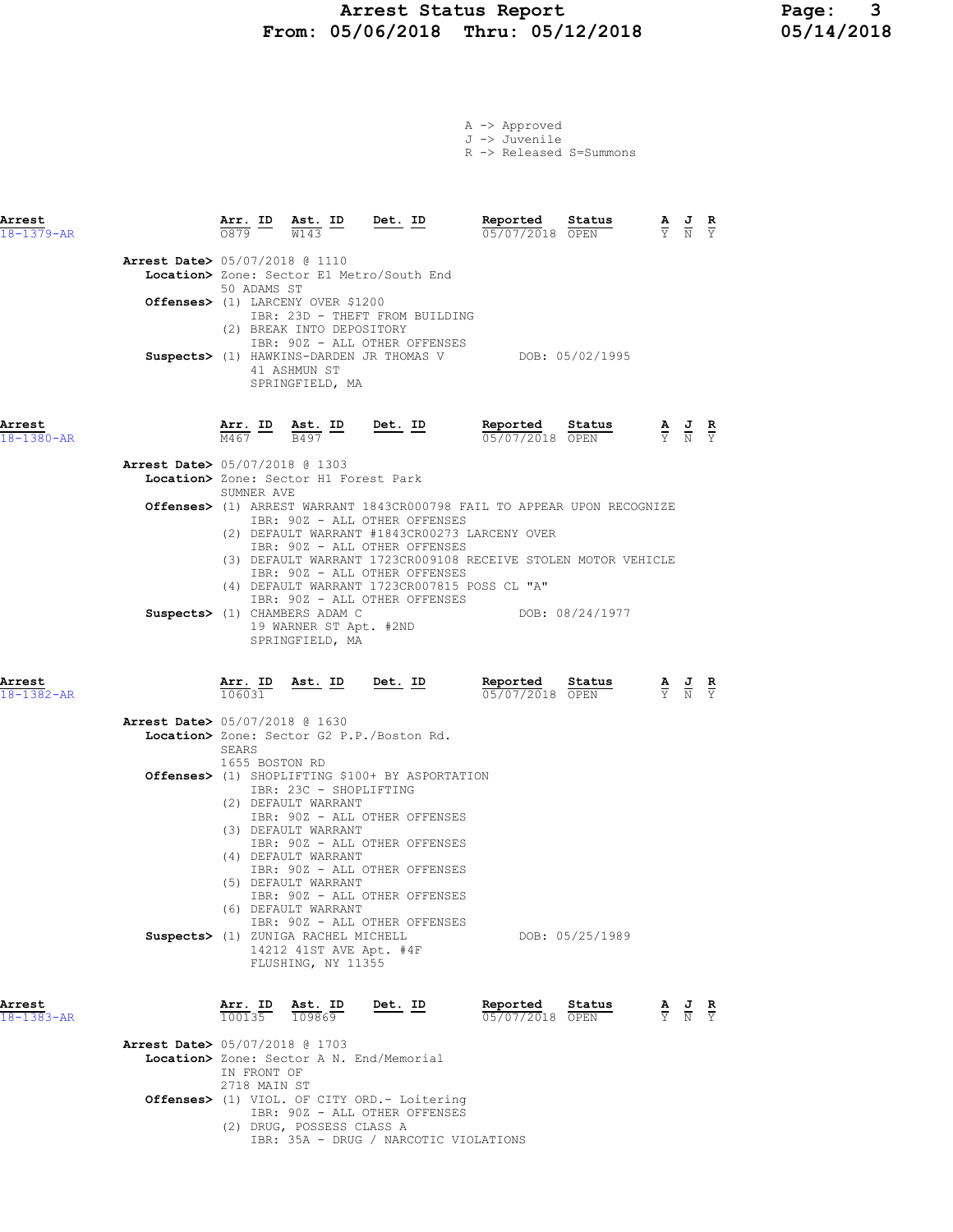### Arrest Status Report Page: 4 From: 05/06/2018 Thru: 05/12/2018 05/14/2018

|                            |                                          |                   |                                                                                    |                                                                                                                         | A -> Approved<br>J -> Juvenile<br>R -> Released S=Summons                                                                                                                                   |        |                                                                 |                                                                                                 |                             |
|----------------------------|------------------------------------------|-------------------|------------------------------------------------------------------------------------|-------------------------------------------------------------------------------------------------------------------------|---------------------------------------------------------------------------------------------------------------------------------------------------------------------------------------------|--------|-----------------------------------------------------------------|-------------------------------------------------------------------------------------------------|-----------------------------|
|                            |                                          |                   | 25 BARTLETT ST Apt. #2FL<br>SPRINGFIELD, MA                                        |                                                                                                                         | Suspects> (1) VELEZ-RODRIGUEZ HECTOR DOB: 10/21/1979                                                                                                                                        |        |                                                                 |                                                                                                 |                             |
| Arrest<br>$18 - 1384 - AR$ |                                          |                   | Arr. ID Ast. ID<br>$\overline{107861}$ $\overline{111400}$                         | Det. ID                                                                                                                 | Reported Status<br>05/07/2018 OPEN                                                                                                                                                          |        |                                                                 | $\frac{\mathbf{A}}{\mathbf{Y}}$ $\frac{\mathbf{J}}{\mathbf{N}}$ $\frac{\mathbf{R}}{\mathbf{N}}$ |                             |
|                            | <b>Arrest Date&gt;</b> 05/07/2018 @ 2020 |                   | CLASSICAL HIGH CONDOMINIUM                                                         | Location> Zone: Sector E2 Metro/6Corners                                                                                |                                                                                                                                                                                             |        |                                                                 |                                                                                                 |                             |
|                            |                                          | 235 STATE ST      | Offenses> (1) A&B WITH DANGEROUS WEAPON                                            | IBR: 13A - AGGRAVATED ASSAULT                                                                                           |                                                                                                                                                                                             |        |                                                                 |                                                                                                 |                             |
|                            | Suspects> (1) OLIVER JOSEPH              |                   | 111 OLD ACRE RD<br>SPRINGFIELD, MA                                                 |                                                                                                                         | DOB: 04/28/1999                                                                                                                                                                             |        |                                                                 |                                                                                                 |                             |
| Arrest<br>18-1385-AR       |                                          | Arr. ID<br>103505 | $\frac{\texttt{Ast.}}{\texttt{R250}}$ ID                                           | <u>Det. ID</u>                                                                                                          | Reported<br>05/07/2018 OPEN                                                                                                                                                                 | Status |                                                                 | $\frac{\mathbf{A}}{\mathbf{Y}}$ $\frac{\mathbf{J}}{\mathbf{N}}$ $\frac{\mathbf{R}}{\mathbf{Y}}$ |                             |
|                            | <b>Arrest Date&gt;</b> 05/07/2018 @ 2146 |                   |                                                                                    | Location> Zone: Sector E2 Metro/6Corners                                                                                |                                                                                                                                                                                             |        |                                                                 |                                                                                                 |                             |
|                            |                                          | 62 TEMPLE ST      |                                                                                    |                                                                                                                         | <b>Offenses&gt;</b> (1) LICENSE REVOKED AS HTO, OPERATE MV WITH                                                                                                                             |        |                                                                 |                                                                                                 |                             |
|                            |                                          |                   | (2) UNINSURED MOTOR VEHICLE                                                        |                                                                                                                         | IBR: 99 - TRAFFIC, TOWN BY-LAW OFFENSES                                                                                                                                                     |        |                                                                 |                                                                                                 |                             |
|                            |                                          |                   | Suspects> (1) SANCHEZ NELSON JR<br>61 HIGH ST Apt. #712<br>SPRINGFIELD, MA         | (3) UNREGISTERED MOTOR VEHICLE<br>(4) EQUIPMENT VIOLATION, MISCELLANEOUS MV<br>(5) NUMBER PLATE VIOLATION TO CONCEAL ID | IBR: 99 - TRAFFIC, TOWN BY-LAW OFFENSES<br>IBR: 99 - TRAFFIC, TOWN BY-LAW OFFENSES<br>IBR: 99 - TRAFFIC, TOWN BY-LAW OFFENSES<br>IBR: 99 - TRAFFIC, TOWN BY-LAW OFFENSES<br>DOB: 11/22/1985 |        |                                                                 |                                                                                                 |                             |
| Arrest<br>18-1387-AR       |                                          | 112502            | Arr. ID Ast. ID<br>103505                                                          | Det. ID                                                                                                                 | Reported<br>05/07/2018 OPEN                                                                                                                                                                 | Status | $\frac{\mathbf{A}}{\mathbf{Y}}$ $\frac{\mathbf{J}}{\mathbf{N}}$ |                                                                                                 | $rac{\mathbf{R}}{\Upsilon}$ |
|                            | Arrest Date> 05/07/2018 @ 2252           | 130 PEARL ST      |                                                                                    | Location> Zone: Sector E2 Metro/6Corners                                                                                |                                                                                                                                                                                             |        |                                                                 |                                                                                                 |                             |
|                            |                                          |                   | Offenses> (1) ARREST WARRANT                                                       | IBR: 90Z - ALL OTHER OFFENSES                                                                                           |                                                                                                                                                                                             |        |                                                                 |                                                                                                 |                             |
|                            |                                          |                   | Suspects> (1) BURGOS WILFREDY<br>123 WALNUT ST Apt. #3FLR<br>SPRINGFIELD, MA 01040 |                                                                                                                         | DOB: 07/06/1992                                                                                                                                                                             |        |                                                                 |                                                                                                 |                             |
| Arrest<br>$18 - 1388 - AR$ |                                          |                   | Arr. ID Ast. ID<br>$\overline{100135}$ $\overline{109869}$                         | Det. ID                                                                                                                 | Reported<br>05/07/2018 OPEN                                                                                                                                                                 | Status |                                                                 | $\frac{\mathbf{A}}{\mathbf{Y}}$ $\frac{\mathbf{J}}{\mathbf{N}}$ $\frac{\mathbf{R}}{\mathbf{Y}}$ |                             |
|                            | <b>Arrest Date&gt; 05/07/2018 @ 2251</b> |                   |                                                                                    | Location> Zone: Sector A N. End/Memorial                                                                                |                                                                                                                                                                                             |        |                                                                 |                                                                                                 |                             |
|                            |                                          | CHESTNUT ST       |                                                                                    |                                                                                                                         | Offenses> (1) DEFAULT WARRANT (DOCKET# 1723CR005473) POSS OF CLASS A                                                                                                                        |        |                                                                 |                                                                                                 |                             |
|                            |                                          |                   |                                                                                    | IBR: 90Z - ALL OTHER OFFENSES                                                                                           | (2) DEFAULT WARRANT (DOCKET# 1723CR006354) POSS OF CLASS A                                                                                                                                  |        |                                                                 |                                                                                                 |                             |
|                            |                                          |                   |                                                                                    | IBR: 90Z - ALL OTHER OFFENSES                                                                                           | (3) DEFAULT WARRANT (DOCKET# 1723CR008129) LARC                                                                                                                                             |        |                                                                 |                                                                                                 |                             |
|                            |                                          |                   |                                                                                    | IBR: 90Z - ALL OTHER OFFENSES<br>IBR: 90Z - ALL OTHER OFFENSES                                                          | (4) DEFAULT WARRANT (DOCKET# 1723CR008148) POSS CLASS A                                                                                                                                     |        |                                                                 |                                                                                                 |                             |
|                            |                                          |                   | Suspects> (1) GODDARD KENNETH<br>118 ONTARIO ST                                    |                                                                                                                         | DOB: 06/19/1990                                                                                                                                                                             |        |                                                                 |                                                                                                 |                             |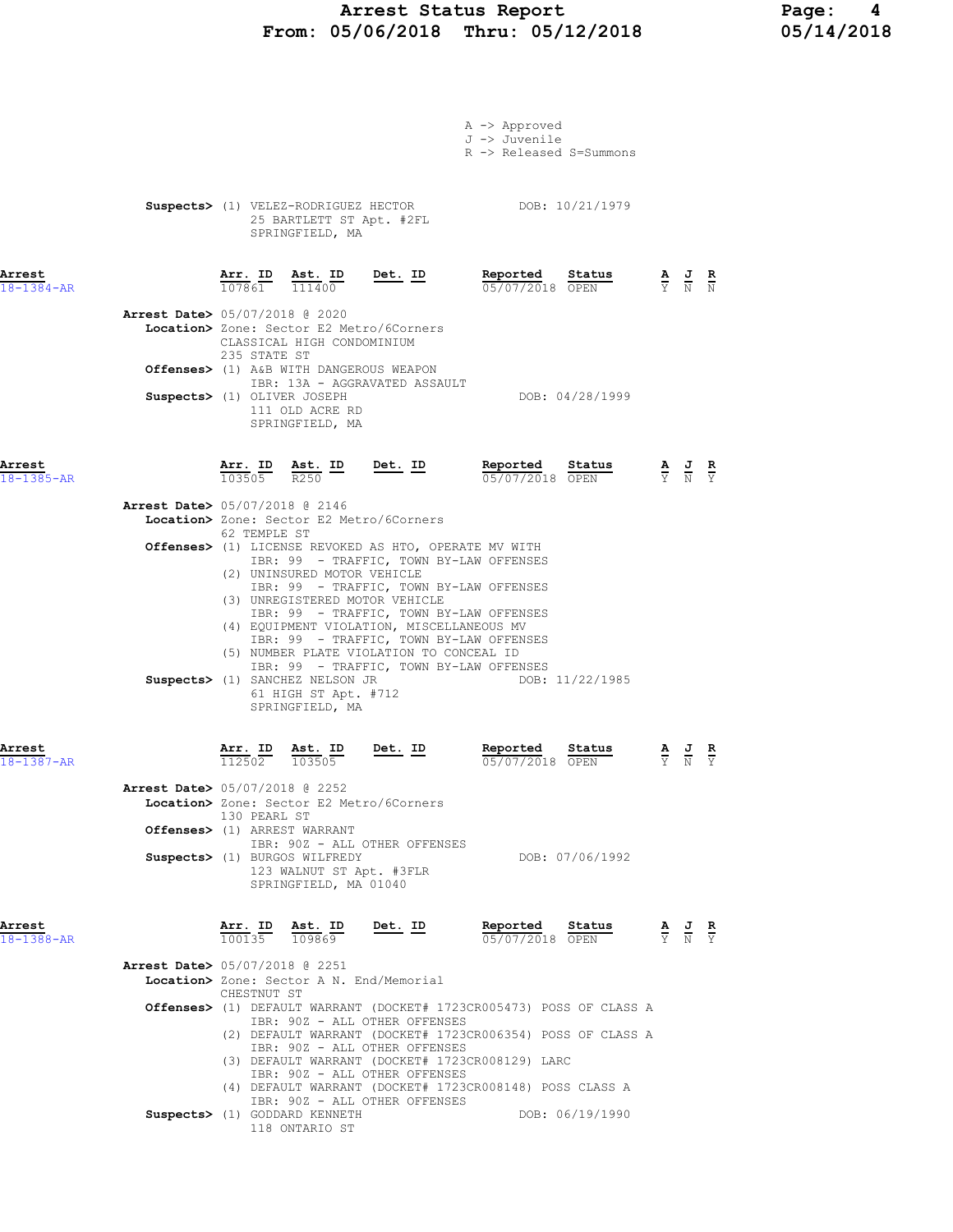## Arrest Status Report 1994 Page: 5<br>15/06/2018 Thru: 05/12/2018 15/14/2018 From: 05/06/2018 Thru: 05/12/2018

A -> Approved J -> Juvenile R -> Released S=Summons

SPRINGFIELD, MA

| Arrest<br>18-1389-AR       |                                          | 101937          | Arr. ID Ast. ID Det. ID<br>106895                                |                                                                                    | Reported<br>Status<br>04/10/2018 OPEN | $\frac{\mathbf{A}}{\mathbf{Y}}$ $\frac{\mathbf{J}}{\mathbf{N}}$ $\frac{\mathbf{R}}{\mathbf{Y}}$ |  |
|----------------------------|------------------------------------------|-----------------|------------------------------------------------------------------|------------------------------------------------------------------------------------|---------------------------------------|-------------------------------------------------------------------------------------------------|--|
|                            | <b>Arrest Date&gt;</b> 05/08/2018 @ 1635 |                 |                                                                  |                                                                                    |                                       |                                                                                                 |  |
|                            |                                          | MAIN ST         |                                                                  | Location> Zone: Sector E1 Metro/South End                                          |                                       |                                                                                                 |  |
|                            |                                          |                 |                                                                  | Offenses> (1) DEFAULT WARRANT SPFLD #1723CR005601<br>IBR: 90Z - ALL OTHER OFFENSES |                                       |                                                                                                 |  |
|                            |                                          |                 | Suspects> (1) FOX JOHN ALLEN<br>122 ANDREW ST<br>SPRINGFIELD, MA |                                                                                    | DOB: 08/14/1967                       |                                                                                                 |  |
| Arrest<br>$18 - 1392 - AR$ |                                          | 101483          | Arr. ID Ast. ID<br>C784                                          | Det. ID                                                                            | Reported<br>Status<br>05/08/2018 OPEN | $\frac{\mathbf{A}}{\mathbf{Y}}$ $\frac{\mathbf{J}}{\mathbf{N}}$ $\frac{\mathbf{R}}{\mathbf{Y}}$ |  |
|                            | <b>Arrest Date&gt;</b> 05/08/2018 @ 1843 | 513 BELMONT AVE | Location> Zone: Sector H1 Forest Park                            |                                                                                    |                                       |                                                                                                 |  |
|                            |                                          |                 | Offenses> (1) A&B WITH DANGEROUS WEAPON                          |                                                                                    |                                       |                                                                                                 |  |

|  | IBR: 90Z - ALL OTHER OFFENSES       |                 |
|--|-------------------------------------|-----------------|
|  | (2) ASSAULT TO MURDER               |                 |
|  | IBR: 13A - AGGRAVATED ASSAULT       |                 |
|  | (3) BREACH OF PEACE WHILE ARMED     |                 |
|  | IBR: 90C - DISORDERLY CONDUCT       |                 |
|  | $(4)$ . A&B $(Simple)$              |                 |
|  | IBR: 13B - SIMPLE ASSAULT           |                 |
|  | Suspects> (1) LOPEZ PEDRO FRANCISCO | DOB: 08/15/1981 |
|  | 87 FORT PLEASANT AVE Apt. #3        |                 |
|  | SPRINGFIELD, MA                     |                 |
|  |                                     |                 |

| Arrest<br>18-1393-AR                                                    | 109788 | Arr. ID Ast. ID<br>C802 | Det. ID                   |                                       | Reported<br>05/08/2018 OPEN               | Status          | $\frac{\mathbf{A}}{\mathrm{Y}}$ $\frac{\mathbf{J}}{\mathrm{N}}$ | R<br>Y |
|-------------------------------------------------------------------------|--------|-------------------------|---------------------------|---------------------------------------|-------------------------------------------|-----------------|-----------------------------------------------------------------|--------|
| Arrest Date> 05/08/2018 @ 1855<br>Location> Zone: Sector H1 Forest Park |        |                         |                           |                                       |                                           |                 |                                                                 |        |
|                                                                         |        |                         | 34 BELMONT AVE Apt. #2R   |                                       |                                           |                 |                                                                 |        |
| <b>Offenses&gt;</b> (1) ROBBERY, UNARMED                                |        | IBR: 120 - ROBBERY      | IBR: 13B - SIMPLE ASSAULT | (2) A&B ON ELDERLY OR DISABLED PERSON |                                           |                 |                                                                 |        |
|                                                                         |        |                         |                           | (3) BURGLARY, UNARMED & ASSAULT       | IBR: 220 - BURGLARY / BREAKING AND ENTERI |                 |                                                                 |        |
| Suspects> (1) PULLIAM CHARLES EDWARD                                    |        | 256 JACKSON ST          | NORTHAMPTON, MA 01060     |                                       |                                           | DOB: 06/24/1974 |                                                                 |        |

| Arrest<br>$18 - 1394 - AR$ |                                          | Arr. ID<br>A140 | Ast. ID<br>W254                                                       | Det. ID                                                                        | Reported<br>05/08/2018 OPEN | Status          | A<br>Y | 프<br>$\overline{N}$ | R<br>Y. |
|----------------------------|------------------------------------------|-----------------|-----------------------------------------------------------------------|--------------------------------------------------------------------------------|-----------------------------|-----------------|--------|---------------------|---------|
|                            | <b>Arrest Date&gt;</b> 05/08/2018 @ 1940 |                 |                                                                       |                                                                                |                             |                 |        |                     |         |
|                            |                                          | 2 LEETE ST      | Location> Zone: Sector H1 Forest Park                                 |                                                                                |                             |                 |        |                     |         |
|                            |                                          | (2)             | Offenses> (1) DRUG, POSSESS CLASS A<br>DRUG, POSSESS CLASS B          | IBR: 35A - DRUG / NARCOTIC VIOLATIONS<br>IBR: 35A - DRUG / NARCOTIC VIOLATIONS |                             |                 |        |                     |         |
|                            |                                          |                 | Suspects> (1) LAROSE MICHAEL DAMIEN<br>P.O.BOX614<br>PALMER, MA 01069 |                                                                                |                             | DOB: 07/10/1989 |        |                     |         |

<mark>Arrest</mark><br>18-1395-AR

| Arrest     | Arr. ID | Ast. ID | ID<br>Det. | Reported        | Status | AJR   |  |
|------------|---------|---------|------------|-----------------|--------|-------|--|
| 18-1395-AR | 109839  |         |            | 05/08/2018 OPEN |        | Y N N |  |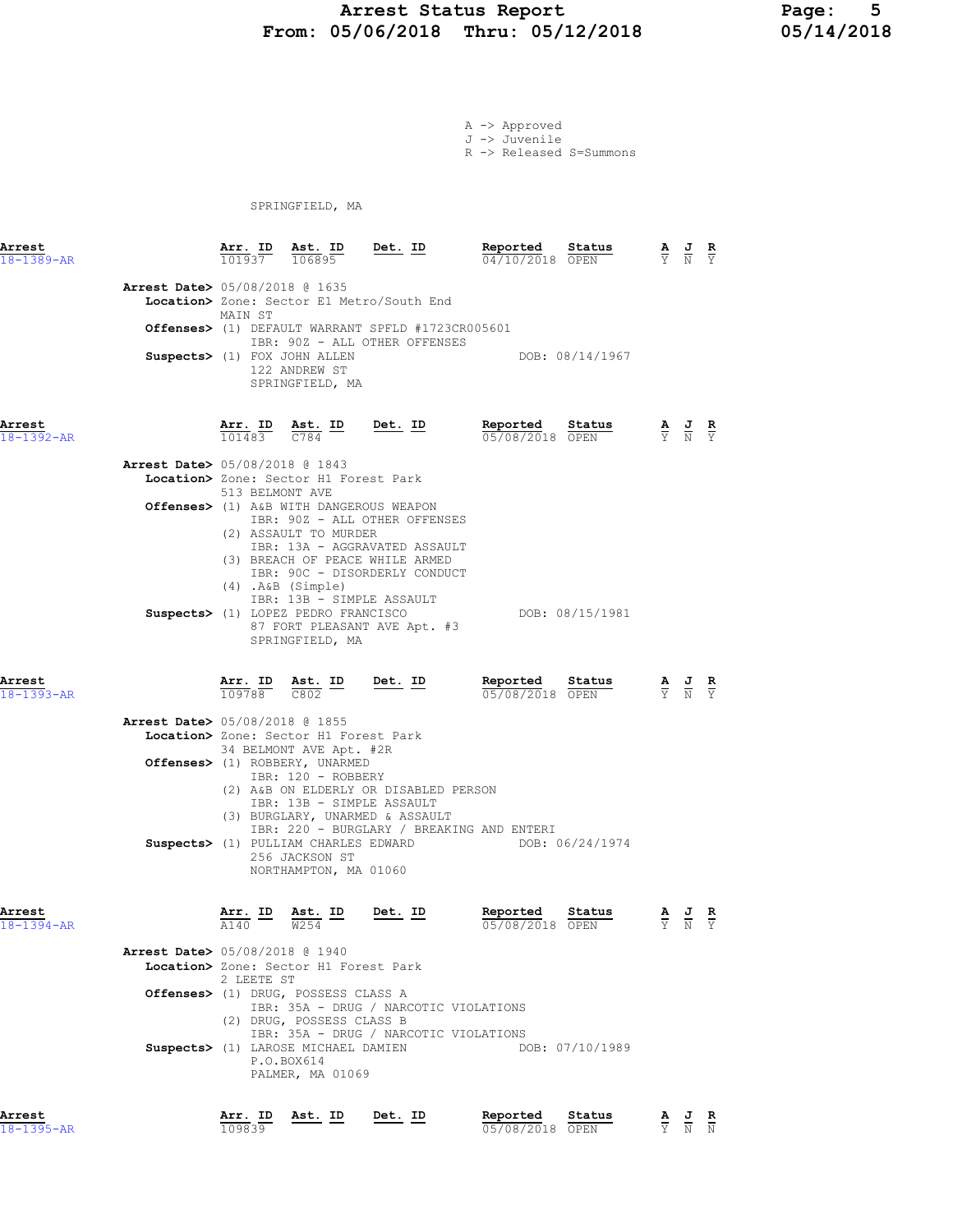|                            |                                                                                                                                                                                                                                           |                                         | A -> Approved<br>J -> Juvenile                                                          |                                                                                                 |
|----------------------------|-------------------------------------------------------------------------------------------------------------------------------------------------------------------------------------------------------------------------------------------|-----------------------------------------|-----------------------------------------------------------------------------------------|-------------------------------------------------------------------------------------------------|
|                            |                                                                                                                                                                                                                                           |                                         | R -> Released S=Summons                                                                 |                                                                                                 |
|                            | <b>Arrest Date&gt;</b> 05/08/2018 @ 2129<br>Location> Zone: City<br>291 E BEFORE ARMORY ST<br>Offenses> (1) ARREST WARRANT<br>IBR: 90Z - ALL OTHER OFFENSES<br>Suspects> (1) ST JOHN ASHLEY NICOLE<br>633 FROST RD<br>WATERBURY, CT 06705 |                                         | DOB: 10/02/1987                                                                         |                                                                                                 |
| Arrest<br>18-1397-AR       | $\frac{\texttt{Arr.}}{\texttt{S265}}$ ID Ast. ID Det. ID                                                                                                                                                                                  |                                         | Reported<br>Status<br>$05/09/2018$ OPEN                                                 | $\frac{\mathbf{A}}{\mathbf{Y}}$ $\frac{\mathbf{J}}{\mathbf{N}}$ $\frac{\mathbf{R}}{\mathbf{Y}}$ |
|                            | Arrest Date> 05/09/2018 @ 1124<br>Location> Zone: Sector E1 Metro/South End<br>487 EAST COLUMBUS AVE<br>Offenses> (1) TRESPASS<br>Suspects> (1) KITT MARVIN TYRONE<br>52 AVON PL<br>SPRINGFIELD, MA 01105                                 | IBR: 90J - TRESPASS OF REAL PROPERTY    | DOB: 03/20/1959                                                                         |                                                                                                 |
| Arrest<br>$18 - 1400 - AR$ | $\frac{\texttt{Arr.}}{109788}$<br>$\frac{\texttt{Ast.}}{101942}$                                                                                                                                                                          | <u>Det. ID</u>                          | Reported<br><u>Status</u><br>05/09/2018 OPEN                                            | $\frac{\mathbf{A}}{\mathbf{Y}}$ $\frac{\mathbf{J}}{\mathbf{N}}$ $\frac{\mathbf{R}}{\mathbf{Y}}$ |
|                            | Arrest Date> 05/09/2018 @ 1637<br>Location> Zone: Sector E2 Metro/6Corners<br>REAR<br>38 SCHOOL ST                                                                                                                                        |                                         |                                                                                         |                                                                                                 |
|                            | Offenses> (1) TRESPASS<br>IBR: 90J - TRESPASS OF REAL PROPERTY<br>(2) DRUG, POSSESS CLASS B<br>Suspects> (1) KITT MARVIN TYRONE<br>52 AVON PL<br>SPRINGFIELD, MA 01105                                                                    | IBR: 35A - DRUG / NARCOTIC VIOLATIONS   | DOB: 03/20/1959                                                                         |                                                                                                 |
| Arrest<br>18-1401-AR       | Arr. ID<br>Ast. ID<br>109788<br>101942                                                                                                                                                                                                    | Det. ID                                 | Reported<br>Status<br>05/09/2018 OPEN                                                   | $rac{\mathbf{R}}{N}$                                                                            |
|                            | <b>Arrest Date&gt;</b> 05/09/2018 @ 1640<br>Location> Zone: Sector E2 Metro/6Corners<br>REAR<br>38 SCHOOL ST                                                                                                                              |                                         |                                                                                         |                                                                                                 |
|                            | Offenses> (1) TRESPASS<br>Suspects> (1) SAN MIGUEL LUIS JAVIER<br>301 UNION ST<br>SPRINGFIELD, MA                                                                                                                                         | IBR: 90J - TRESPASS OF REAL PROPERTY    | DOB: 04/26/1973                                                                         |                                                                                                 |
| Arrest<br>18-1404-AR       | $\frac{\texttt{Arr. ID}}{103493}$ $\frac{\texttt{ Ast. ID}}{T498}$                                                                                                                                                                        | Det. ID                                 | Reported<br>Status<br>05/09/2018 OPEN                                                   | $\frac{\mathbf{A}}{\mathbf{Y}}$ $\frac{\mathbf{J}}{\mathbf{N}}$ $\frac{\mathbf{R}}{\mathbf{N}}$ |
|                            | <b>Arrest Date&gt;</b> 05/09/2018 @ 1910<br>Location> Zone: Sector F1 McKnight/Bay<br>950 STATE ST                                                                                                                                        | IBR: 99 - TRAFFIC, TOWN BY-LAW OFFENSES | Offenses> (1) Composing, sending or reading of electronic messages while operating a MV |                                                                                                 |
|                            | (2) LICENSE SUSPENDED, OP MV WITH, SUBSQ.OFF<br>Suspects> (1) BRANTLEY BRANDON M<br>60 BERKSHIRE ST Apt. #RIGHT<br>SPRINGFIELD, MA 01151-1406                                                                                             | IBR: 99 - TRAFFIC, TOWN BY-LAW OFFENSES | DOB: 05/09/1990                                                                         |                                                                                                 |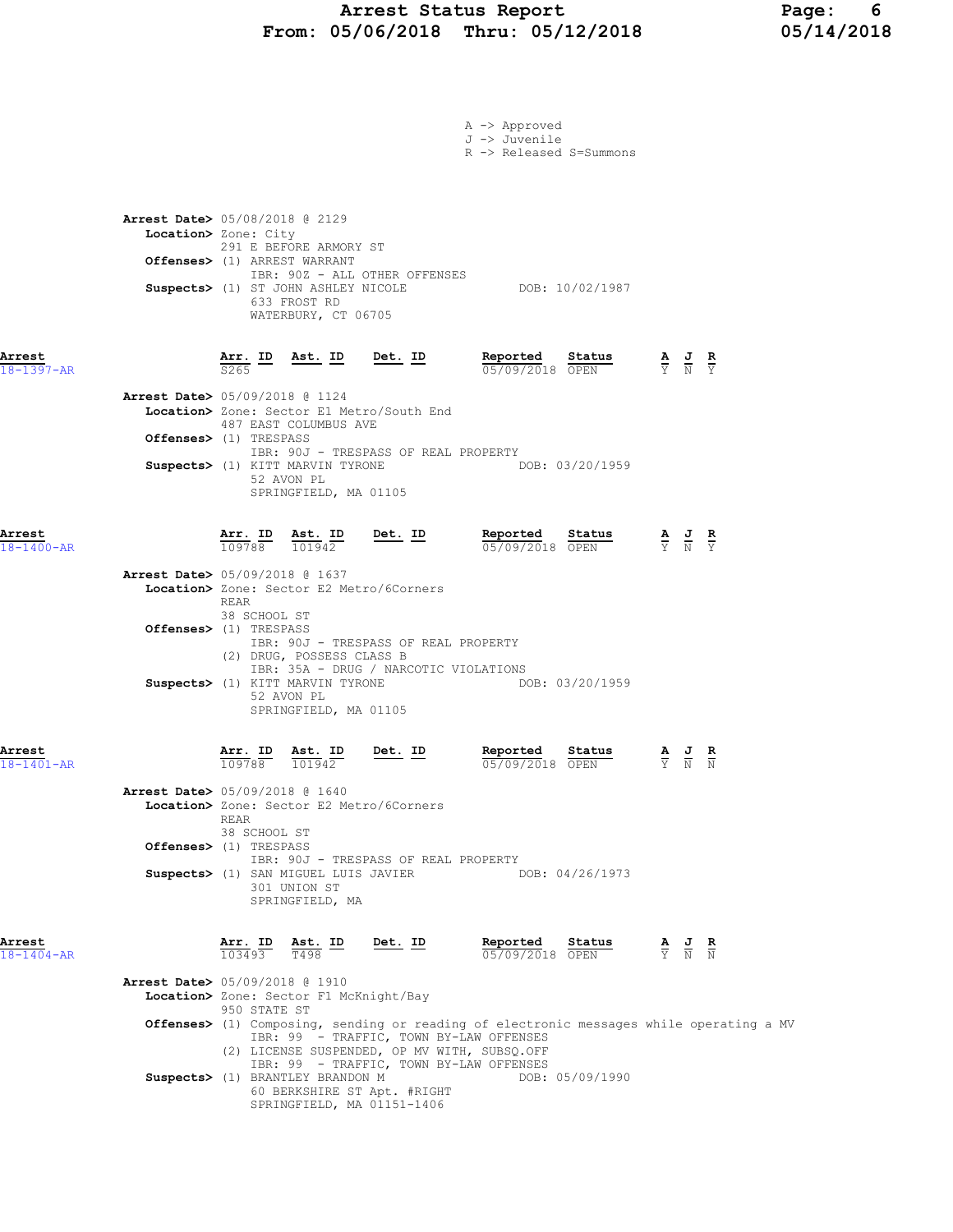### Arrest Status Report 1994 Page: 7<br>19/06/2018 Thru: 05/12/2018 195/14/2018 From: 05/06/2018 Thru: 05/12/2018

A -> Approved J -> Juvenile

|                                                        |                                          |                   |                                                                                                                                                                                                                   |                                                                                                                                                                                                                                                                                         | R -> Released S=Summons                                                                                                                                                                                                                                                           |  |                                                                                                 |  |  |
|--------------------------------------------------------|------------------------------------------|-------------------|-------------------------------------------------------------------------------------------------------------------------------------------------------------------------------------------------------------------|-----------------------------------------------------------------------------------------------------------------------------------------------------------------------------------------------------------------------------------------------------------------------------------------|-----------------------------------------------------------------------------------------------------------------------------------------------------------------------------------------------------------------------------------------------------------------------------------|--|-------------------------------------------------------------------------------------------------|--|--|
| Arrest<br>18-1405-AR                                   |                                          | Arr. ID<br>111413 |                                                                                                                                                                                                                   | $\frac{\texttt{Ast.}}{111534}$ Det. ID                                                                                                                                                                                                                                                  | Reported<br>Status<br>05/09/2018 OPEN                                                                                                                                                                                                                                             |  | $\frac{\mathbf{A}}{\mathbf{Y}}$ $\frac{\mathbf{J}}{\mathbf{N}}$ $\frac{\mathbf{R}}{\mathbf{Y}}$ |  |  |
|                                                        | Arrest Date> 05/09/2018 @ 2033           | 1377 LIBERTY ST   | ROCKYS ACE HARDWARE STORES #1                                                                                                                                                                                     | Location> Zone: Sector B2 Liberty Heights                                                                                                                                                                                                                                               | <b>Offenses&gt;</b> (1) ARREST WARRANT (DOCKET # 1820CR000041)                                                                                                                                                                                                                    |  |                                                                                                 |  |  |
|                                                        |                                          |                   | Suspects> (1) GOODREAU MELISSA<br>43 BALDWIN ST<br>SPRINGFIELD, MA 01104                                                                                                                                          | IBR: 90Z - ALL OTHER OFFENSES                                                                                                                                                                                                                                                           | DOB: 10/03/1981                                                                                                                                                                                                                                                                   |  |                                                                                                 |  |  |
| Arrest<br>18-1406-AR<br>Arrest<br>18-1407-AR<br>Arrest |                                          |                   |                                                                                                                                                                                                                   |                                                                                                                                                                                                                                                                                         | <b>Arr. ID</b> Ast. ID Det. ID Reported $\frac{1440}{0.6895}$ $\frac{106895}{0.570972018}$<br>Status<br>05/09/2018 OPEN                                                                                                                                                           |  | $\frac{\mathbf{A}}{\mathbf{Y}}$ $\frac{\mathbf{J}}{\mathbf{N}}$ $\frac{\mathbf{R}}{\mathbf{Y}}$ |  |  |
|                                                        |                                          |                   | Arrest Date> 05/09/2018 @ 2252<br>Location> Zone: Sector F1 McKnight/Bay<br>11 ST JAMES AVE                                                                                                                       |                                                                                                                                                                                                                                                                                         |                                                                                                                                                                                                                                                                                   |  |                                                                                                 |  |  |
|                                                        |                                          |                   | (2) STOP FOR POLICE, FAIL<br>(3) STOP/YIELD, FAIL TO<br>(4) MARKED LANES VIOLATION<br>(7) RESIST ARREST<br>IBR: 13B - SIMPLE ASSAULT<br>Suspects> (1) BEADLE DAVID ALEXANDER<br>18 BRANDON AVE<br>SPRINGFIELD, MA | Offenses> (1) UNLICENSED OPERATION OF MV<br>(5) LEAVE SCENE OF PROPERTY DAMAGE<br>(6) NEGLIGENT OPERATION OF MOTOR VEHICLE<br>(8) FIREARM WITHOUT FID CARD, POSSESS<br>IBR: 520 - WEAPON LAW VIOLATIONS<br>(9) POSSESSION AMMO W/O ID (MACE + AMMO)<br>IBR: 520 - WEAPON LAW VIOLATIONS | IBR: 99 - TRAFFIC, TOWN BY-LAW OFFENSES<br>IBR: 99 - TRAFFIC, TOWN BY-LAW OFFENSES<br>IBR: 99 - TRAFFIC, TOWN BY-LAW OFFENSES<br>IBR: 99 - TRAFFIC, TOWN BY-LAW OFFENSES<br>IBR: 99 - TRAFFIC, TOWN BY-LAW OFFENSES<br>IBR: 99 - TRAFFIC, TOWN BY-LAW OFFENSES<br>DOB: 02/17/1995 |  |                                                                                                 |  |  |
|                                                        |                                          | Arr. ID<br>102821 | Ast. ID<br>111525                                                                                                                                                                                                 | <u>Det. ID</u>                                                                                                                                                                                                                                                                          | Reported<br>Status<br>05/09/2018 OPEN                                                                                                                                                                                                                                             |  | $\frac{\mathbf{A}}{\mathbf{Y}}$ $\frac{\mathbf{J}}{\mathbf{N}}$                                 |  |  |
|                                                        | Arrest Date> 05/09/2018 @ 2326           |                   | Location> Zone: Sector F1 McKnight/Bay<br>109 WESTMINSTER ST                                                                                                                                                      |                                                                                                                                                                                                                                                                                         |                                                                                                                                                                                                                                                                                   |  |                                                                                                 |  |  |
|                                                        |                                          |                   | (2) RESIST ARREST<br>IBR: 13B - SIMPLE ASSAULT                                                                                                                                                                    | <b>Offenses&gt;</b> (1) FIREARM WITHOUT FID CARD, POSSESS<br>IBR: 520 - WEAPON LAW VIOLATIONS<br>(3) POSSESSION AMMO W/O ID (MACE + AMMO)<br>IBR: 520 - WEAPON LAW VIOLATIONS                                                                                                           |                                                                                                                                                                                                                                                                                   |  |                                                                                                 |  |  |
|                                                        |                                          | Arr. ID           | Suspects> (1) EVANS JOSHUA KAHLIL<br>18 TRILLIUM ST Apt. #2ND<br>SPRINGFIELD, MA 01119<br>Ast. ID                                                                                                                 | Det. ID                                                                                                                                                                                                                                                                                 | DOB: 04/05/1996<br>Reported<br>Status                                                                                                                                                                                                                                             |  | $\frac{\mathbf{A}}{\mathbf{Y}}$ $\frac{\mathbf{J}}{\mathbf{N}}$ $\frac{\mathbf{R}}{\mathbf{Y}}$ |  |  |
| 18-1408-AR                                             | <b>Arrest Date&gt; 05/10/2018 @ 0054</b> | 111527            | 111415                                                                                                                                                                                                            | Location> Zone: Sector C East Springfield                                                                                                                                                                                                                                               | 05/09/2018 OPEN                                                                                                                                                                                                                                                                   |  |                                                                                                 |  |  |
|                                                        |                                          | 202 EDENDALE ST   | Offorsool (1) ITCENCE CHODENDED                                                                                                                                                                                   | טחדות זות מ                                                                                                                                                                                                                                                                             |                                                                                                                                                                                                                                                                                   |  |                                                                                                 |  |  |

Offenses> (1) LICENSE SUSPENDED, OP MV WITH IBR: 99 - TRAFFIC, TOWN BY-LAW OFFENSES (2) LEAVE SCENE OF PROPERTY DAMAGE IBR: 99 - TRAFFIC, TOWN BY-LAW OFFENSES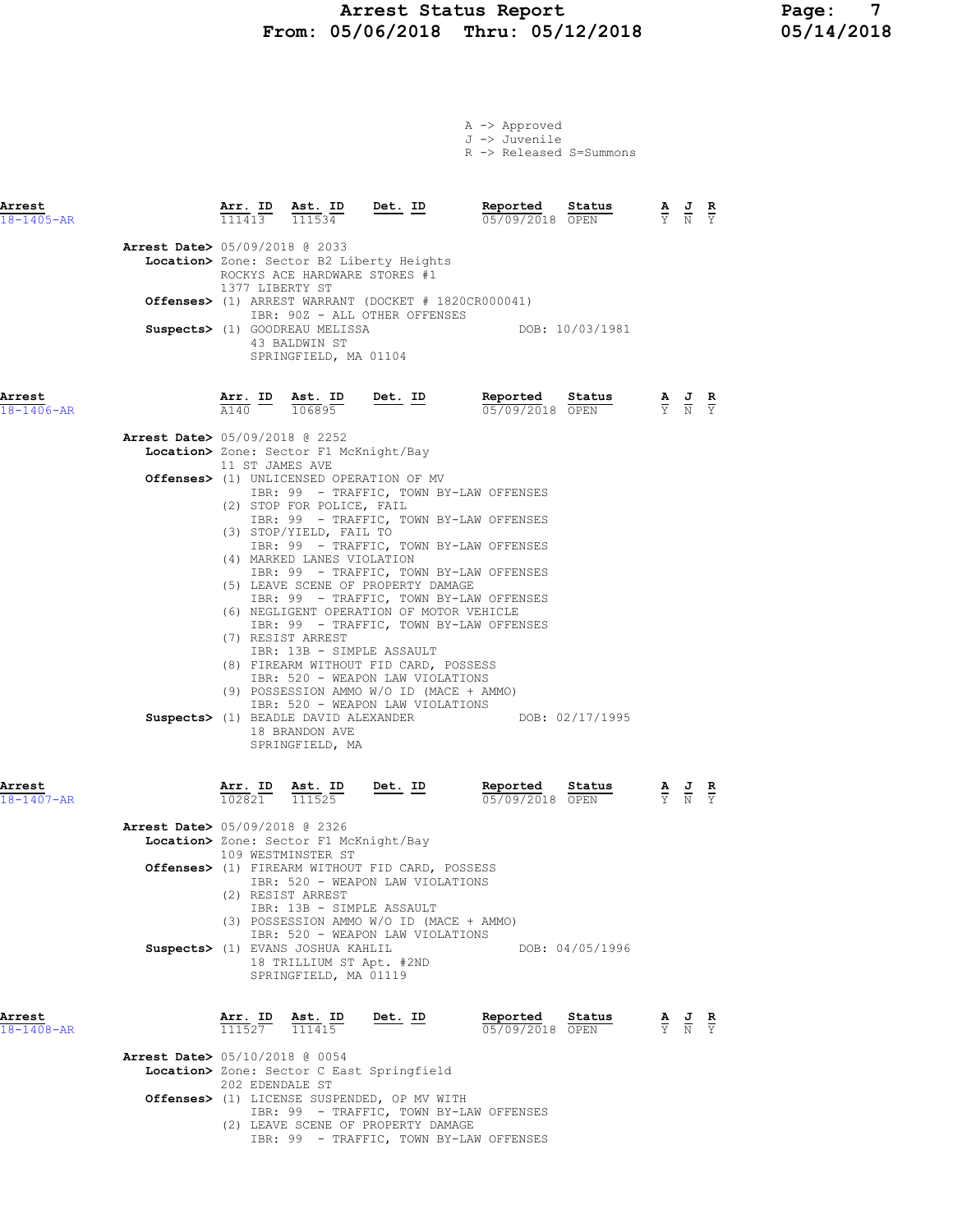### Arrest Status Report Page: 8 From: 05/06/2018 Thru: 05/12/2018 05/14/2018

|                            |                                          |                                      |                                                                                      |                                                                                        | A -> Approved<br>J -> Juvenile<br>R -> Released S=Summons                                                                                       |                                                                                                 |
|----------------------------|------------------------------------------|--------------------------------------|--------------------------------------------------------------------------------------|----------------------------------------------------------------------------------------|-------------------------------------------------------------------------------------------------------------------------------------------------|-------------------------------------------------------------------------------------------------|
|                            |                                          |                                      | 85 EDENDALE ST<br>SPRINGFIELD, MA                                                    | (3) UNREGISTERED MOTOR VEHICLE<br>IBR: 90Z - ALL OTHER OFFENSES                        | IBR: 99 - TRAFFIC, TOWN BY-LAW OFFENSES<br>(4) DEFAULT WARRANT (DOCKET: 1717CR003265)<br>Suspects> (1) STANLEY DAVID CHARLES JR DOB: 05/02/1993 |                                                                                                 |
| Arrest<br>$18 - 1411 - AR$ |                                          |                                      |                                                                                      | $\frac{\texttt{Arr.}}{\text{M467}}$ ID $\frac{\texttt{ Ast.}}{\text{B497}}$ ID Det. ID | Reported Status<br>05/10/2018 OPEN                                                                                                              | $\frac{\mathbf{A}}{\mathbf{Y}}$ $\frac{\mathbf{J}}{\mathbf{N}}$ $\frac{\mathbf{R}}{\mathbf{Y}}$ |
|                            | <b>Arrest Date&gt;</b> 05/10/2018 @ 0657 |                                      | Location> Zone: Sector F1 McKnight/Bay<br>HIDING IN CLOSET<br>55 ANDREW ST Apt. #2FL |                                                                                        |                                                                                                                                                 |                                                                                                 |
|                            |                                          |                                      |                                                                                      | IBR: 90Z - ALL OTHER OFFENSES                                                          | Offenses> (1) ARREST WARRANT #15YO0021SP HOME INVASION                                                                                          |                                                                                                 |
|                            |                                          |                                      | 55 ANDREW ST Apt. #2<br>SPRINGFIELD, MA 01108                                        | (2) ARREST WARRANT DYS #0111-02415<br>IBR: 90Z - ALL OTHER OFFENSES                    | Suspects> (1) EADDY-CHAPMAN SHAIQUAN K DOB: 03/21/1998                                                                                          |                                                                                                 |
| Arrest<br>$18 - 1412 - AR$ |                                          |                                      |                                                                                      | $\frac{\texttt{Arr.}}{\text{M467}}$ ID $\frac{\texttt{ Ast.}}{\text{B497}}$ ID Det. ID | Reported Status<br>05/10/2018 OPEN                                                                                                              | $\frac{\mathbf{A}}{\mathbf{Y}}$ $\frac{\mathbf{J}}{\mathbf{N}}$ $\frac{\mathbf{R}}{\mathbf{Y}}$ |
|                            | Arrest Date> 05/10/2018 @ 0744           | 35 LARKSPUR ST                       |                                                                                      | Location> Zone: Sector H3 Forest Park/EFP                                              |                                                                                                                                                 |                                                                                                 |
|                            |                                          |                                      | Suspects> (1) RESTO JOSE TIO                                                         | Offenses> (1) DEFAULT WARRANT #0279CR00886 RAPE<br>IBR: 90Z - ALL OTHER OFFENSES       | DOB: 12/27/1976                                                                                                                                 |                                                                                                 |
|                            |                                          |                                      | 58 EUCLID AVE Apt. #1ST<br>SPRINGFIELD, MA                                           |                                                                                        |                                                                                                                                                 |                                                                                                 |
| Arrest<br>$18 - 1414 - AR$ |                                          | $\frac{\text{Arr.}}{\text{B218}}$ ID | <u>Ast. ID</u><br>B497                                                               | Det. ID                                                                                | Reported<br>Status<br>05/10/2018 OPEN                                                                                                           | $\frac{\mathbf{A}}{\mathbf{Y}}$ $\frac{\mathbf{J}}{\mathbf{N}}$ $\frac{\mathbf{R}}{\mathbf{Y}}$ |
|                            | <b>Arrest Date&gt;</b> 05/10/2018 @ 0945 | 130 PEARL ST                         |                                                                                      | Location> Zone: Sector E2 Metro/6Corners                                               |                                                                                                                                                 |                                                                                                 |
|                            |                                          |                                      |                                                                                      | IBR: 90Z - ALL OTHER OFFENSES                                                          | Offenses> (1) ARREST WARRANT 1823CR002951 NFAIL TO REGISTER AS SEX OFFENDER<br>Suspects> (1) MORALES ALEJANDRO LUIS DOB: 03/01/1983             |                                                                                                 |
|                            |                                          |                                      | 15 BRUCE ST<br>SPRINGFIELD, MA                                                       |                                                                                        |                                                                                                                                                 |                                                                                                 |
| Arrest<br>$18 - 1417 - AR$ |                                          | $\frac{1387}{906}$                   | Arr. ID Ast. ID Det. ID                                                              |                                                                                        | Reported Status<br>05/10/2018 OPEN                                                                                                              | $\frac{\mathbf{A}}{\mathbf{Y}}$ $\frac{\mathbf{J}}{\mathbf{N}}$ $\frac{\mathbf{R}}{\mathbf{Y}}$ |
|                            | <b>Arrest Date&gt;</b> 05/10/2018 @ 1611 | HAMPDEN ST                           |                                                                                      | Location> Zone: Sector E1 Metro/South End                                              |                                                                                                                                                 |                                                                                                 |
|                            |                                          |                                      | <b>Offenses&gt;</b> (1) STOP/YIELD, FAIL TO                                          | (2) UNLICENSED OPERATION OF MV                                                         | IBR: 99 - TRAFFIC, TOWN BY-LAW OFFENSES                                                                                                         |                                                                                                 |
|                            |                                          |                                      |                                                                                      | (3) UNREGISTERED MOTOR VEHICLE                                                         | IBR: 99 - TRAFFIC, TOWN BY-LAW OFFENSES<br>IBR: 99 - TRAFFIC, TOWN BY-LAW OFFENSES                                                              |                                                                                                 |
|                            |                                          |                                      | (4) ARREST WARRANT                                                                   | IBR: 90Z - ALL OTHER OFFENSES                                                          |                                                                                                                                                 |                                                                                                 |
|                            |                                          |                                      | (5) ARREST WARRANT<br>(6) DEFAULT WARRANT                                            | IBR: 902 - ALL OTHER OFFENSES                                                          |                                                                                                                                                 |                                                                                                 |
|                            |                                          |                                      | (7) DEFAULT WARRANT                                                                  | IBR: 90Z - ALL OTHER OFFENSES                                                          |                                                                                                                                                 |                                                                                                 |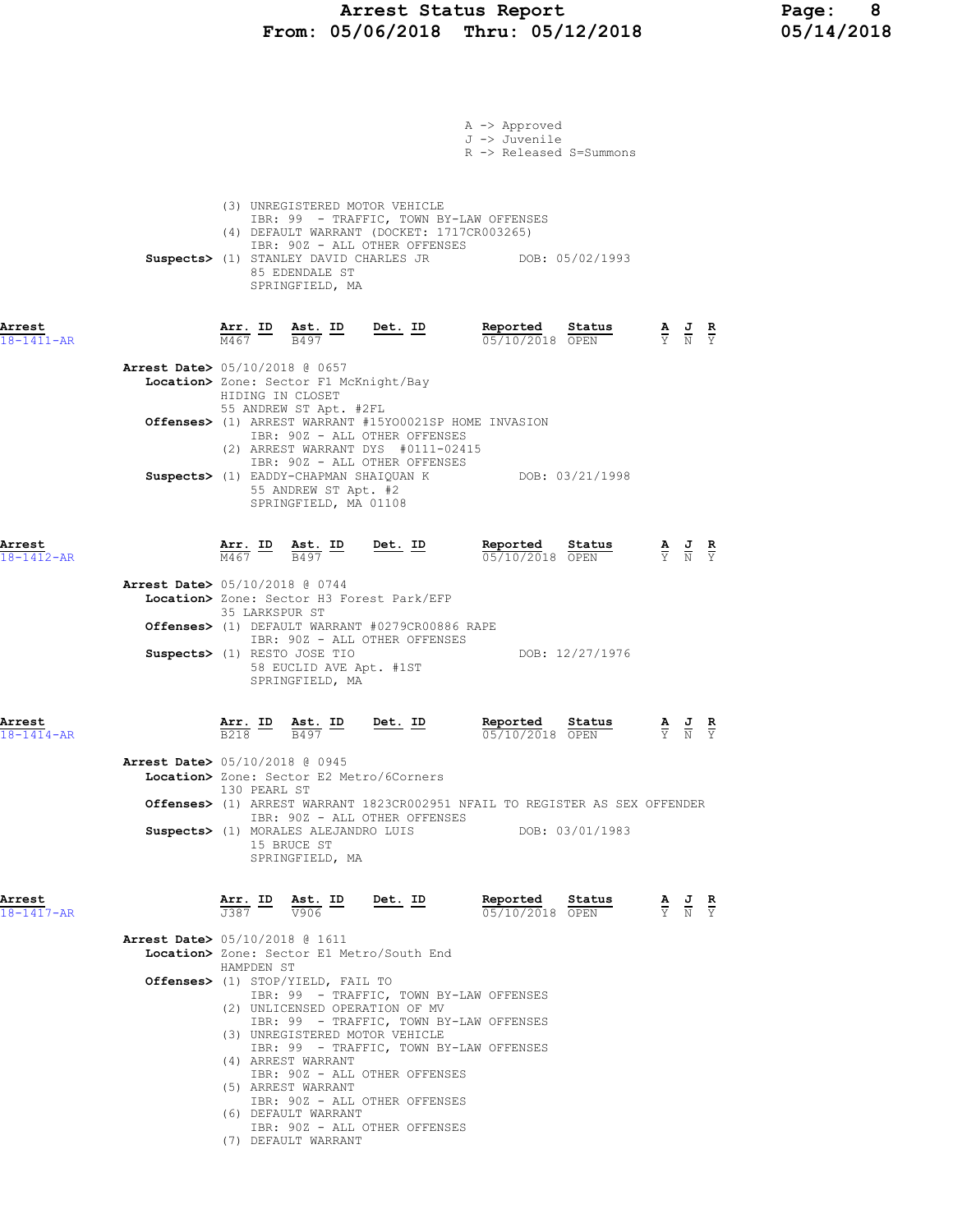# Arrest Status Report Page: 9 From: 05/06/2018 Thru: 05/12/2018

|                            |                                          |                          |                                                                                       |                                                                                                                        | A -> Approved<br>J -> Juvenile<br>R -> Released S=Summons                                                                             |                                                                                                 |  |
|----------------------------|------------------------------------------|--------------------------|---------------------------------------------------------------------------------------|------------------------------------------------------------------------------------------------------------------------|---------------------------------------------------------------------------------------------------------------------------------------|-------------------------------------------------------------------------------------------------|--|
|                            |                                          |                          | Suspects> (1) GIBSON RHONDA L                                                         | IBR: 90Z - ALL OTHER OFFENSES<br>16 SORRENTO ST Apt. #1FL<br>SPRINGFIELD, MA 01108-2132                                | DOB: 11/24/1971                                                                                                                       |                                                                                                 |  |
| Arrest<br>$18 - 1418 - AR$ |                                          |                          |                                                                                       | $\frac{\texttt{Arr. ID}}{106026}$ $\frac{\texttt{Ast. ID}}{C784}$ Det. ID                                              | Reported Status<br>$\frac{\mathbf{A}}{\mathbf{Y}}$ $\frac{\mathbf{J}}{\mathbf{N}}$ $\frac{\mathbf{R}}{\mathbf{N}}$<br>05/10/2018 OPEN |                                                                                                 |  |
|                            | Arrest Date> 05/10/2018 @ 1749           |                          | 122 WHITE ST Apt. #2FL                                                                | Location> Zone: Sector H2 Forest Park/EFP                                                                              |                                                                                                                                       |                                                                                                 |  |
|                            |                                          |                          |                                                                                       | IBR: 90Z - ALL OTHER OFFENSES                                                                                          | Offenses> (1) FELONY STRAIGHT CHICOPEE DISTRICT COURT WARRANT DOCKET #1720CR000160                                                    |                                                                                                 |  |
|                            |                                          |                          | Suspects> (1) CARDONA JOVAN XAVIER<br>122 WHITE ST Apt. #2ND<br>SPRINGFIELD, MA 01109 |                                                                                                                        | DOB: 05/15/1998                                                                                                                       |                                                                                                 |  |
| Arrest<br>$18 - 1419 - AR$ |                                          | <u>Arr. ID</u><br>106661 | $\frac{\texttt{Ast.}}{\texttt{T736}}$ ID                                              | <u>Det. ID</u>                                                                                                         | <b>Reported Status A J R</b> 05/10/2018 OPEN $\frac{1}{Y}$ <b>N N</b>                                                                 |                                                                                                 |  |
|                            | <b>Arrest Date&gt;</b> 05/10/2018 @ 1810 | 77 WEST ST               | PRIDE GAS STATION                                                                     | Location> Zone: Sector A N. End/Memorial                                                                               |                                                                                                                                       |                                                                                                 |  |
|                            |                                          |                          |                                                                                       | Offenses> (1) VIOL. OF CITY ORD.-Transient Vendors<br>IBR: 90Z - ALL OTHER OFFENSES                                    |                                                                                                                                       |                                                                                                 |  |
|                            |                                          |                          | Suspects> (1) WILSON RAYMOND ALEXANDER<br>410 ORANGE ST Apt. #4C                      | SPRINGFIELD, MA 01108-1908                                                                                             | DOB: 08/13/1959                                                                                                                       |                                                                                                 |  |
| Arrest<br>$18 - 1422 - AR$ |                                          |                          | $\frac{\text{Arr.}}{\text{K456}}$ ID $\frac{\text{Ast.}}{\text{A919}}$                | <u>Det. ID</u>                                                                                                         | Reported Status<br>05/10/2018 OPEN                                                                                                    | $\frac{\mathbf{A}}{\mathbf{Y}}$ $\frac{\mathbf{J}}{\mathbf{N}}$ $\frac{\mathbf{R}}{\mathbf{Y}}$ |  |
|                            | <b>Arrest Date&gt; 05/10/2018 @ 1845</b> |                          |                                                                                       | Location> Zone: Sector E1 Metro/South End                                                                              |                                                                                                                                       |                                                                                                 |  |
|                            |                                          | 190 STATE ST             | Offenses> (1) DRUG, DISTRIBUTE CLASS B                                                |                                                                                                                        |                                                                                                                                       |                                                                                                 |  |
|                            |                                          |                          | (3) RESIST ARREST                                                                     | IBR: 35A - DRUG / NARCOTIC VIOLATIONS<br>(2) DRUG, POSSESS TO DISTRIB CLASS A<br>IBR: 35A - DRUG / NARCOTIC VIOLATIONS |                                                                                                                                       |                                                                                                 |  |
|                            |                                          |                          | IBR: 13B - SIMPLE ASSAULT<br>(4) A&B ON POLICE OFFICER                                |                                                                                                                        |                                                                                                                                       |                                                                                                 |  |
|                            |                                          |                          | Suspects> (1) VITOLO MATTHEW<br>235 STATE ST Apt. #239<br>SPRINGFIELD, MA             | IBR: 13B - SIMPLE ASSAULT                                                                                              | DOB: 10/02/1985                                                                                                                       |                                                                                                 |  |
| Arrest<br>$18 - 1423 - AR$ |                                          |                          | $\frac{\texttt{Arr.}}{\text{K456}}$ ID $\frac{\texttt{ Ast.}}{\text{A919}}$ ID        | <u>Det. ID</u>                                                                                                         | Reported Status<br>05/10/2018 OPEN                                                                                                    | $\frac{\mathbf{A}}{\mathbf{Y}}$ $\frac{\mathbf{J}}{\mathbf{N}}$ $\frac{\mathbf{R}}{\mathbf{Y}}$ |  |
|                            | <b>Arrest Date&gt; 05/10/2018 @ 1845</b> |                          |                                                                                       | Location> Zone: Sector E1 Metro/South End                                                                              |                                                                                                                                       |                                                                                                 |  |
|                            |                                          | 190 STATE ST             | Offenses> (1) DRUG, POSSESS CLASS B                                                   |                                                                                                                        |                                                                                                                                       |                                                                                                 |  |
|                            |                                          |                          | Suspects> (1) RIVAS-BONETA GERMAN<br>SPRINGFIELD, MA                                  | IBR: 35A - DRUG / NARCOTIC VIOLATIONS<br>368 FRANKLIN ST Apt. #1ST                                                     | DOB: 05/02/1973                                                                                                                       |                                                                                                 |  |
| Arrest<br>$18 - 1424 - AR$ |                                          |                          | $rac{1}{101389}$ Ast. ID                                                              | $Det. ID$                                                                                                              | Reported<br><b>R</b><br>$\frac{\text{keportea}}{05/10/2018}$ Status $\frac{A}{Y}$ $\frac{J}{N}$ $\frac{R}{Y}$                         |                                                                                                 |  |
|                            | <b>Arrest Date&gt;</b> 05/10/2018 @ 2105 |                          |                                                                                       |                                                                                                                        |                                                                                                                                       |                                                                                                 |  |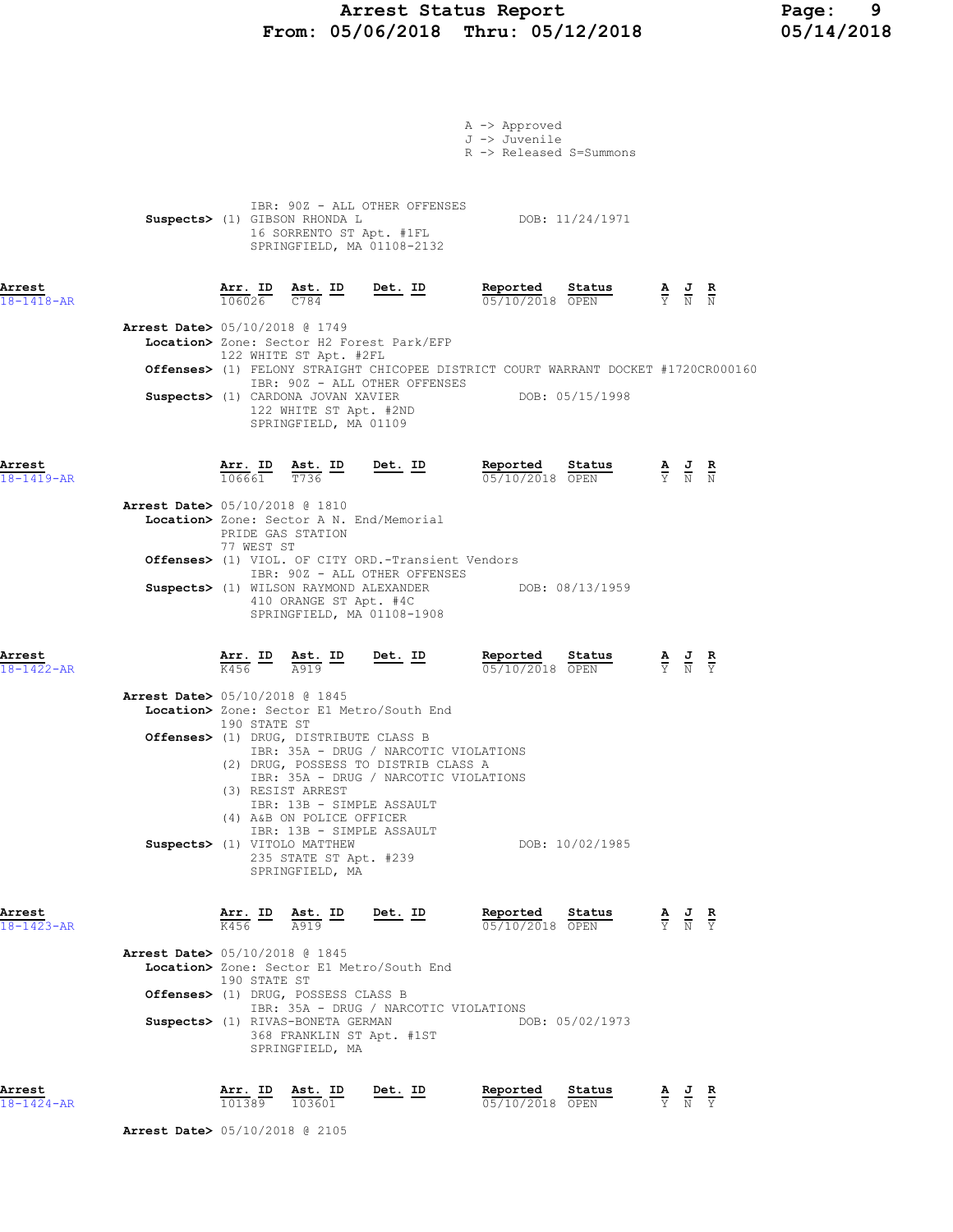### Arrest Status Report Page: 10 From: 05/06/2018 Thru: 05/12/2018 05/14/2018

|                            | A -> Approved<br>J -> Juvenile<br>R -> Released S=Summons                                                                                                                                                                                                                                                                                                                                    |                             |                                                                                                 |  |
|----------------------------|----------------------------------------------------------------------------------------------------------------------------------------------------------------------------------------------------------------------------------------------------------------------------------------------------------------------------------------------------------------------------------------------|-----------------------------|-------------------------------------------------------------------------------------------------|--|
|                            | Location> Zone: Sector E1 Metro/South End<br>MAIN ST<br>Offenses> (1) DISORDERLY CONDUCT<br>IBR: 90C - DISORDERLY CONDUCT<br>(2) RESIST ARREST<br>IBR: 13B - SIMPLE ASSAULT<br>(3) ASSAULT<br>IBR: 13B - SIMPLE ASSAULT<br>DOB: 07/13/1982<br>Suspects> (1) HOLLOMAN JESSIE JR<br>HOMELESS<br>SPRINGFIELD, MA 01105                                                                          |                             |                                                                                                 |  |
| Arrest<br>18-1425-AR       | Det. ID<br>Reported<br>$\frac{\texttt{Arr.}}{107051}$ $\frac{\texttt{ Ast.}}{108864}$<br>Status<br>05/10/2018 OPEN                                                                                                                                                                                                                                                                           | $\frac{A}{Y}$ $\frac{J}{N}$ |                                                                                                 |  |
|                            | Arrest Date> 05/11/2018 @ 0106<br>Location> Zone: Sector F1 McKnight/Bay<br>49 CAMBRIDGE ST<br>Offenses> (1) LICENSE SUSPENDED, OP MV WITH<br>IBR: 99 - TRAFFIC, TOWN BY-LAW OFFENSES<br>(2) LEAVE SCENE OF PROPERTY DAMAGE<br>IBR: 99 - TRAFFIC, TOWN BY-LAW OFFENSES<br>(3) UNREGISTERED MOTOR VEHICLE<br>IBR: 99 - TRAFFIC, TOWN BY-LAW OFFENSES<br>(4) UNINSURED MOTOR VEHICLE           |                             |                                                                                                 |  |
|                            | IBR: 99 - TRAFFIC, TOWN BY-LAW OFFENSES<br>(5) NUMBER PLATE VIOLATION TO CONCEAL ID<br>IBR: 99 - TRAFFIC, TOWN BY-LAW OFFENSES<br>(6) RESIST ARREST<br>IBR: 13B - SIMPLE ASSAULT<br>(7) A&B ON POLICE OFFICER<br>IBR: 13B - SIMPLE ASSAULT<br>Suspects> (1) ARROYO DARWIN OMAR<br>DOB: 05/10/1996<br>165 LACONIA ST<br>SPRINGFIELD, MA 01108                                                 |                             |                                                                                                 |  |
| Arrest<br>$18 - 1427 - AR$ | Reported<br>Arr. ID<br>$\frac{\text{Ast.}}{\text{Asc}}$ ID<br><u>Det. ID</u><br>Status<br>112458<br>S265<br>05/11/2018 OPEN<br>Arrest Date> 05/11/2018 @ 1345                                                                                                                                                                                                                                |                             |                                                                                                 |  |
|                            | Location> Zone: Sector E2 Metro/6Corners<br>ACROSS FROM<br>755 WORTHINGTON ST<br><b>Offenses&gt;</b> (1) VIOL. OF CITY ORD.- Open Container<br>IBR: 90Z - ALL OTHER OFFENSES<br>Suspects> (1) METHE SHAUN SHELLY<br>DOB: 01/12/1982<br>769 WORTHINGTON ST Apt. #C<br>SPRINGFIELD, MA                                                                                                         |                             |                                                                                                 |  |
| Arrest<br>$18 - 1431 - AR$ | Reported<br>Arr. ID<br>Ast. ID<br>Det. ID<br>Status<br>W <sub>254</sub><br>05/11/2018 OPEN<br>106671                                                                                                                                                                                                                                                                                         |                             | $\frac{\mathbf{A}}{\mathbf{Y}}$ $\frac{\mathbf{J}}{\mathbf{N}}$ $\frac{\mathbf{R}}{\mathbf{Y}}$ |  |
|                            | <b>Arrest Date&gt;</b> 05/11/2018 @ 1810<br>Location> Zone: Sector F2 Old&Upper Hill<br>REAR OF<br>1135 STATE ST<br><b>Offenses&gt;</b> (1) ARREST WARRANT $# 1823CR001822$ (OVER 250)<br>IBR: 90Z - ALL OTHER OFFENSES<br>(2) ARREST WARRANT # 1823CR000645 (SHOPLIFTING)<br>IBR: 90Z - ALL OTHER OFFENSES<br>(3) ARREST WARRANT #1723CR006995 ((OVER 250)<br>IBR: 90Z - ALL OTHER OFFENSES |                             |                                                                                                 |  |
|                            | Suspects> (1) JOHNSON MICHAEL EDWARDO<br>DOB: 10/26/1962<br>90 ANDREW ST Apt. #2ND<br>SPRINGFIELD, MA 01109                                                                                                                                                                                                                                                                                  |                             |                                                                                                 |  |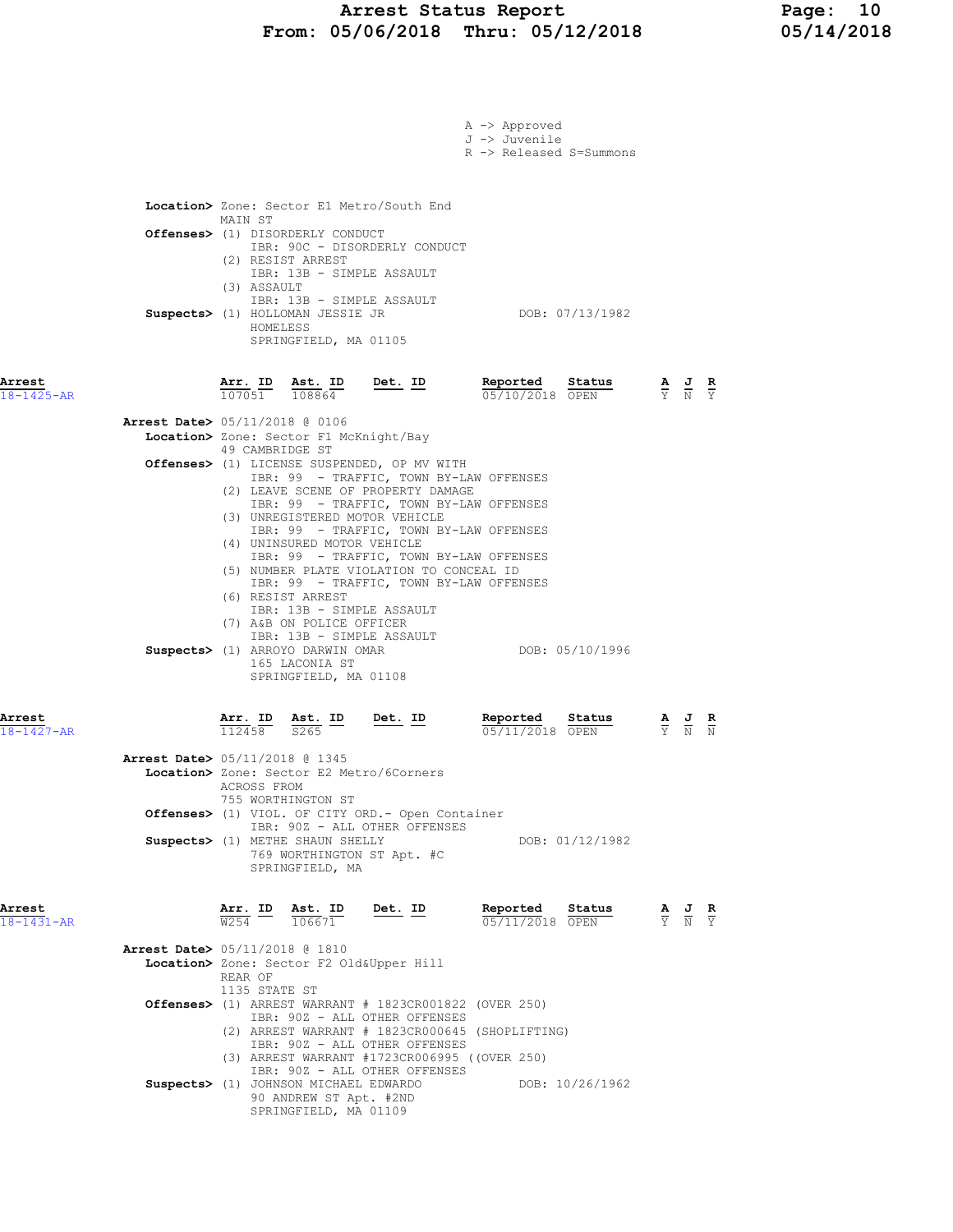### Arrest Status Report Page: 11 From: 05/06/2018 Thru: 05/12/2018 05/14/2018

|                            |                                                                |                                                                                               |                                                                                                                                                                                                                                                                                                              | A -> Approved<br>J -> Juvenile<br>R -> Released S=Summons |                 |                                                                                                 |                                                                                                 |  |
|----------------------------|----------------------------------------------------------------|-----------------------------------------------------------------------------------------------|--------------------------------------------------------------------------------------------------------------------------------------------------------------------------------------------------------------------------------------------------------------------------------------------------------------|-----------------------------------------------------------|-----------------|-------------------------------------------------------------------------------------------------|-------------------------------------------------------------------------------------------------|--|
| Arrest<br>$18 - 1432 - AR$ |                                                                |                                                                                               | $\frac{\texttt{Arr. ID}}{100135}$ $\frac{\texttt{ Ast. ID}}{106661}$ Det. ID                                                                                                                                                                                                                                 | Reported Status<br>$05/11/2018$ OPEN                      |                 |                                                                                                 | $\frac{\mathbf{A}}{\mathbf{Y}}$ $\frac{\mathbf{J}}{\mathbf{N}}$ $\frac{\mathbf{R}}{\mathbf{Y}}$ |  |
|                            | <b>Arrest Date&gt;</b> 05/11/2018 @ 1930                       |                                                                                               | Location> Zone: Sector A N. End/Memorial                                                                                                                                                                                                                                                                     |                                                           |                 |                                                                                                 |                                                                                                 |  |
|                            | MAIN ST                                                        |                                                                                               | Offenses> (1) DEFAULT WARRANT (DOCKET#1723CR004872) DISTR CLASS B<br>IBR: 90Z - ALL OTHER OFFENSES<br>(2) DEFAULT WARRANT (DOCKET# 1723CR004626) TRESPASS                                                                                                                                                    |                                                           |                 |                                                                                                 |                                                                                                 |  |
|                            |                                                                | Suspects> (1) MCPHERSON JERMAINE<br>33 MERWIN ST Apt. #2ND<br>SPRINGFIELD, MA                 | IBR: 90Z - ALL OTHER OFFENSES<br>(3) DEFAULT WARRANT (DOCKET# 1723CR004558) TRESPASS<br>IBR: 90Z - ALL OTHER OFFENSES                                                                                                                                                                                        | DOB: 07/10/1987                                           |                 |                                                                                                 |                                                                                                 |  |
| Arrest<br>$18 - 1433 - AR$ | Arr. ID Ast. ID<br>108663 109785                               |                                                                                               | $Det. ID$                                                                                                                                                                                                                                                                                                    | Reported Status<br>05/11/2018 OPEN                        |                 |                                                                                                 | $\frac{\mathbf{A}}{\mathbf{Y}}$ $\frac{\mathbf{J}}{\mathbf{N}}$ $\frac{\mathbf{R}}{\mathbf{Y}}$ |  |
|                            | <b>Arrest Date&gt; 05/11/2018 @ 1933</b><br>9 LEETE ST         | Location> Zone: Sector H1 Forest Park                                                         |                                                                                                                                                                                                                                                                                                              |                                                           |                 |                                                                                                 |                                                                                                 |  |
|                            |                                                                | Offenses> (1) DEFAULT WARRANT<br>Suspects> (1) FELICIANO JOSE                                 | IBR: 90Z - ALL OTHER OFFENSES                                                                                                                                                                                                                                                                                |                                                           | DOB: 12/29/1971 |                                                                                                 |                                                                                                 |  |
|                            |                                                                | ***UNKNOWN***<br>SPRINGFIELD, MA                                                              |                                                                                                                                                                                                                                                                                                              |                                                           |                 |                                                                                                 |                                                                                                 |  |
| Arrest<br>$18 - 1434 - AR$ |                                                                | Arr. ID Ast. ID Det. ID                                                                       |                                                                                                                                                                                                                                                                                                              | Reported Status<br>05/11/2018 OPEN                        |                 | $\frac{\mathbf{A}}{\mathbf{Y}}$ $\frac{\mathbf{J}}{\mathbf{N}}$ $\frac{\mathbf{R}}{\mathbf{Y}}$ |                                                                                                 |  |
|                            | <b>Arrest Date&gt; 05/11/2018 @ 2245</b><br>DWIGHT ST          |                                                                                               | Location> Zone: Sector E1 Metro/South End                                                                                                                                                                                                                                                                    |                                                           |                 |                                                                                                 |                                                                                                 |  |
|                            |                                                                | (2) DRUG, POSSESS CLASS B                                                                     | Offenses> (1) DEFAULT WARRANT (1823CR001484)<br>IBR: 90Z - ALL OTHER OFFENSES                                                                                                                                                                                                                                |                                                           |                 |                                                                                                 |                                                                                                 |  |
|                            |                                                                | Suspects> (1) SINGLETARY DALE<br>310 PINE ST<br>SPRINGFIELD, MA                               | IBR: 35A - DRUG / NARCOTIC VIOLATIONS                                                                                                                                                                                                                                                                        |                                                           | DOB: 04/27/1974 |                                                                                                 |                                                                                                 |  |
| Arrest<br>18-1435-AR       | $100135$ $106661$                                              |                                                                                               | $\frac{\text{Arr. ID}}{\frac{100000 \text{ F}}{10000 \text{ F}}}$ $\frac{\text{Ret. ID}}{\frac{10000 \text{ F}}}$ $\frac{\text{Reported}}{\text{Re}(10000 \text{ F})}$ $\frac{\text{Status}}{\text{Im}(1000 \text{ F})}$ $\frac{\text{A}}{\text{H}}$ $\frac{\text{J}}{\text{H}}$ $\frac{\text{R}}{\text{H}}$ | 05/11/2018 OPEN                                           |                 |                                                                                                 | Y N N                                                                                           |  |
|                            | <b>Arrest Date&gt;</b> 05/12/2018 @ 0000<br>3111 MAIN ST       |                                                                                               | Location> Zone: Sector A N. End/Memorial                                                                                                                                                                                                                                                                     |                                                           |                 |                                                                                                 |                                                                                                 |  |
|                            |                                                                |                                                                                               | Offenses> (1) ARREST WARRANT (DOCKET# 1823CR000835) LICENSE SUSPENDED<br>IBR: 90Z - ALL OTHER OFFENSES                                                                                                                                                                                                       |                                                           |                 |                                                                                                 |                                                                                                 |  |
|                            | Suspects> (1) DELGADO PEDRO                                    | 159 TYLER ST<br>SPRINGFIELD, MA                                                               |                                                                                                                                                                                                                                                                                                              |                                                           | DOB: 03/28/1991 |                                                                                                 |                                                                                                 |  |
| Arrest<br>$18 - 1436 - AR$ | $\frac{\texttt{Arr.}}{100135}$ $\frac{\texttt{ Ast.}}{106661}$ |                                                                                               | Det. ID                                                                                                                                                                                                                                                                                                      | Reported<br>05/12/2018 OPEN                               | Status          | $\frac{\mathbf{A}}{\mathbf{Y}}$ $\frac{\mathbf{J}}{\mathbf{N}}$ $\frac{\mathbf{R}}{\mathbf{N}}$ |                                                                                                 |  |
|                            | <b>Arrest Date&gt;</b> 05/12/2018 @ 0110<br>40 ROBBINS RD      |                                                                                               | Location> Zone: Sector C East Springfield                                                                                                                                                                                                                                                                    |                                                           |                 |                                                                                                 |                                                                                                 |  |
|                            | (2) RESIST ARREST                                              | Offenses> (1) A&B ON POLICE OFFICER<br>IBR: 13B - SIMPLE ASSAULT<br>IBR: 13B - SIMPLE ASSAULT |                                                                                                                                                                                                                                                                                                              |                                                           |                 |                                                                                                 |                                                                                                 |  |

 $\texttt{Suppects}$  (1) VAZQUEZ JOSE  $\texttt{DOSE}$  DOB: 11/09/1996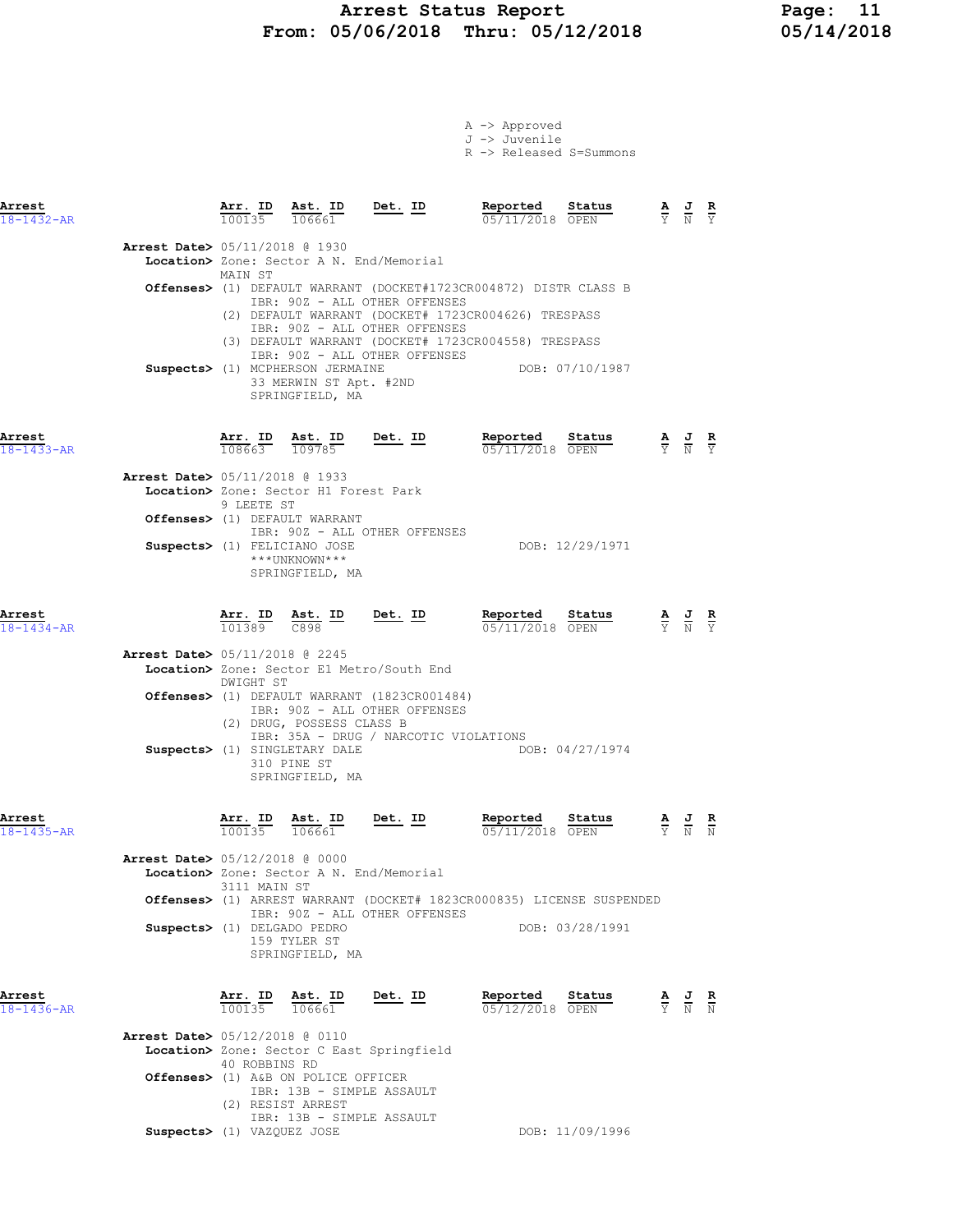### Arrest Status Report 12<br>05/06/2018 Thru: 05/12/2018 15/14/2018 From: 05/06/2018 Thru: 05/12/2018

A -> Approved J -> Juvenile

R -> Released S=Summons

 1060 CHICOPEE ST CHICOPEE, MA

| Arrest<br>$18 - 1437 - AR$ |                                                                       | Arr. ID<br>100135            | Ast. ID<br>106661                                                                                                                                                                       | Det. ID                                                                                                                           | Reported<br>05/12/2018 OPEN                                                                                                                             | Status          |                                                                 | $\frac{\mathbf{A}}{\mathbf{Y}}$ $\frac{\mathbf{J}}{\mathbf{N}}$ | $\frac{R}{N}$ |
|----------------------------|-----------------------------------------------------------------------|------------------------------|-----------------------------------------------------------------------------------------------------------------------------------------------------------------------------------------|-----------------------------------------------------------------------------------------------------------------------------------|---------------------------------------------------------------------------------------------------------------------------------------------------------|-----------------|-----------------------------------------------------------------|-----------------------------------------------------------------|---------------|
|                            | Arrest Date> 05/12/2018 @ 0110                                        | 40 ROBBINS RD                | Offenses> (1) A&B ON POLICE OFFICER<br>IBR: 13B - SIMPLE ASSAULT<br>(2) RESIST ARREST<br>IBR: 13B - SIMPLE ASSAULT<br>Suspects> (1) CORTES JENNIFER<br>128 LAFAYETTE ST<br>CHICOPEE, MA | Location> Zone: Sector C East Springfield                                                                                         |                                                                                                                                                         | DOB: 05/09/1997 |                                                                 |                                                                 |               |
| Arrest<br>$18 - 1438 - AR$ |                                                                       | Arr. ID<br>109869            | Ast. ID<br>100135                                                                                                                                                                       | <u>Det. ID</u>                                                                                                                    | Reported<br>05/12/2018 OPEN                                                                                                                             | Status          |                                                                 | $\frac{\mathbf{A}}{\mathbf{Y}}$ $\frac{\mathbf{J}}{\mathbf{N}}$ | $\frac{R}{N}$ |
|                            | Arrest Date> 05/12/2018 @ 0208                                        | 291 WEST RAMP                |                                                                                                                                                                                         | Location> Zone: Sector C East Springfield                                                                                         |                                                                                                                                                         |                 |                                                                 |                                                                 |               |
|                            |                                                                       | PAGE BLVD                    | (2) NUMBER PLATE VIOLATION                                                                                                                                                              | Offenses> (1) LICENSE SUSPENDED, OP MV WITH<br>(3) HARSH AND OBJECTIONABLE NOISE, M/V                                             | IBR: 99 - TRAFFIC, TOWN BY-LAW OFFENSES<br>IBR: 99 - TRAFFIC, TOWN BY-LAW OFFENSES                                                                      |                 |                                                                 |                                                                 |               |
|                            | Suspects> (1) CORREA EDGAR                                            |                              | 22 BETTER WAY                                                                                                                                                                           | IBR: 90Z - ALL OTHER OFFENSES<br>SPRINGFIELD, MA 01107-1758                                                                       |                                                                                                                                                         | DOB: 12/10/1987 |                                                                 |                                                                 |               |
| Arrest<br>$18 - 1439 - AR$ |                                                                       |                              | $\frac{\texttt{Arr.}}{106674}$ $\frac{\texttt{ Ast.}}{107742}$ Det. ID                                                                                                                  |                                                                                                                                   | Reported<br>$05/12/2018$ OPEN                                                                                                                           | Status          | $\frac{\mathbf{A}}{\mathbf{Y}}$ $\frac{\mathbf{J}}{\mathbf{N}}$ |                                                                 |               |
|                            | <b>Arrest Date&gt;</b> 05/12/2018 @ 0220<br>Suspects> (1) VALDES JOSE | 77 WORTHINGTON ST            | 52 PEARL ST Apt. #1B<br>SPRINGFIELD, MA 01105                                                                                                                                           | Location> Zone: Sector E1 Metro/South End<br>Offenses> (1) DEFAULT WARRANT DOCKET # 1623CR006111<br>IBR: 90Z - ALL OTHER OFFENSES | DOB: 11/26/1990                                                                                                                                         |                 |                                                                 |                                                                 |               |
| Arrest<br>18-1441-AR       |                                                                       | $\frac{\text{Arr.}}{100136}$ | Ast. ID Det. ID                                                                                                                                                                         |                                                                                                                                   | Reported<br>05/12/2018 OPEN                                                                                                                             | Status          |                                                                 | $\frac{\mathbf{A}}{\mathbf{Y}}$ $\frac{\mathbf{J}}{\mathbf{N}}$ | $\frac{R}{N}$ |
|                            | <b>Arrest Date&gt;</b> 05/12/2018 @ 1416                              | ANDREW ST                    | Location> Zone: Sector F1 McKnight/Bay                                                                                                                                                  | Offenses> (1) LICENSE SUSPENDED, OP MV WITH                                                                                       |                                                                                                                                                         |                 |                                                                 |                                                                 |               |
|                            |                                                                       |                              | (2) INSPECTION/STICKER, NO<br>Suspects> (1) WASHINGTON HENRY LEE JR<br>58 BURR ST<br>SPRINGFIELD, MA 01105                                                                              | IBR: 90Z - ALL OTHER OFFENSES                                                                                                     | IBR: 99 - TRAFFIC, TOWN BY-LAW OFFENSES<br>IBR: 99 - TRAFFIC, TOWN BY-LAW OFFENSES<br>(3) DEFAULT WARRANT DOCKET #0844CR000765-DRUG, DISTRIBUTE CLASS B | DOB: 06/06/1974 |                                                                 |                                                                 |               |
| Arrest                     |                                                                       | Arr. ID                      | Ast. ID                                                                                                                                                                                 | Det. ID                                                                                                                           | Reported                                                                                                                                                | Status          |                                                                 | AJR                                                             |               |

18-1443-AR 103389 109788 05/12/2018 OPEN Y N N